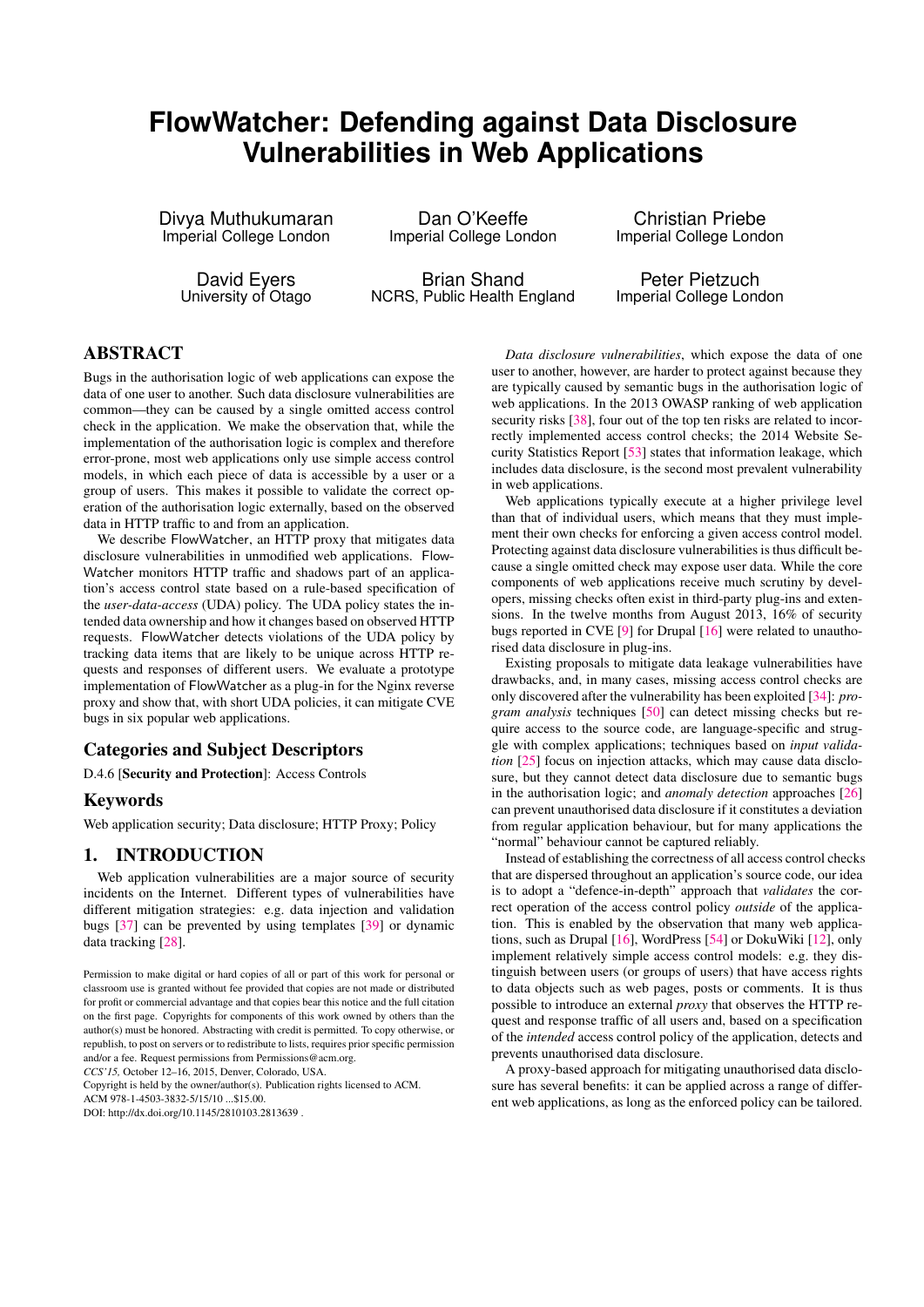The proxy does not need to implement the full policy of the application, but can only check a subset of it. Due to its smaller code base and single enforcement point compared to checks scattered throughout the application, the correct enforcement of the policy by the proxy is easier to guarantee. Finally, a proxy should have no performance impact and does not require modifications to the application, making it applicable to closed-source web applications and services.

The approach raises two challenges, however, which we overcome in this paper: (i) how does the proxy express the access control policy of an application and keep it up-to-date as new users, groups and data objects are added? For example, when a new post is created by a user in WordPress, the proxy must associate this new data object with the users and groups that are permitted to access it. Policies should be written once by application developers who understand the intended access control model of their application; and (ii) how does the proxy efficiently track user data across HTTP requests and responses of different users in order to detect violations of the access control policy? Data tracking should be effective at identifying unauthorised data disclosure, be efficient to implement and not require changes to web applications.

We describe **FlowWatcher**, a proxy that mitigates data disclosure vulnerabilities in web applications by monitoring their HTTP traffic and prohibiting incorrect data flows.

User-data-access policy. FlowWatcher relies on a specification of the intended access control policy, which is written once by application developers in a domain-specific rule-based language as a *user-data-access (UDA)* policy. A UDA policy encodes the dynamic access control model of an application: it describes how HTTP requests and responses change the access control state. UDA policies are typically concise, making it easier to establish their correctness. Since FlowWatcher adds an additional layer of security, UDA policies do not have to be complete but can capture a subset of the application's access control model.

Dynamic policy evolution. A UDA policy contains rules that link HTTP requests and responses to (i) the definition of new users, groups or data objects and to (ii) updates of the access control policy. Each rule can match an HTTP request according to its URL, header fields or body content such as form fields. After matching, a rule can update the current access control state, e.g. give a user access to a data object, or add them to a group.

Data tracking. By intercepting the authentication method of the application, FlowWatcher associates each HTTP request and response with a user. As defined by the UDA policy, FlowWatcher selects user data objects in HTTP requests, which may be stored in form fields, and tracks ones that are likely to be *unique* due to their length or semantics, such as social security numbers or postal addresses. When a tracked object appears as part of another user's HTTP response, FlowWatcher decides if the data access is autho-rised based on its shadow access control state.<sup>[1](#page-1-0)</sup>

Evaluation. We show that UDA policies for real-world web applications are *simple*—the policies for Drupal [\[16\]](#page-11-1), WordPress [\[54\]](#page-12-7) and DokuWiki [\[12\]](#page-11-4) have 43, 23 and 26 lines, respectively; they are *effective*—FlowWatcher can mitigate 9 data disclosure vulnerabilities from the CVE database reported for 6 popular web applications; and FlowWatcher is *efficient*—its implementation as an Nginx plug-in [\[35\]](#page-12-8) does not have a measurable impact on application throughput or latency.

Next we motivate the problem and position our approach with respect to other techniques. [§3](#page-3-0) describes our domain-specific policy language, giving examples of how it expresses the access control models of web applications. We present the design and implementation of FlowWatcher in [§4](#page-5-0) and the results of our experimental evaluation in [§5.](#page-8-0) The paper finishes with a comparison of Flow-Watcher to related work  $(\S6)$  and conclusions  $(\S7)$ .

#### 2. PREVENTING DATA DISCLOSURE

Next we discuss data disclosure vulnerabilities in web applications  $(\S 2.1)$ , categorise existing approaches to mitigate web vulnerabilities ([§2.2\)](#page-2-0), and explain the idea behind our approach, emphasising the differences to previously proposed techniques ([§2.3\)](#page-2-1).

#### <span id="page-1-1"></span>2.1 Data disclosure in web applications

It is difficult to implement an access control model correctly in a web application. Due to the semantic mismatch between the access control model of the underlying platform (e.g. UNIX access control lists) and that of the application, web applications must execute with a superset of all privileges of their users. This requires them to guard operations that access or update user data with access control checks to ensure their compliance with a given security policy. Access control checks are typically sprinkled throughout the source code of an application.

For example, the convention for Drupal modules [\[16\]](#page-11-1) is to guard all database queries by tagging them with the string "node\_access", which causes an access control check to occur. The following PHP fragment issues a query that returns the most recently modified pages to a user:

<span id="page-1-2"></span>

|                | $\frac{1}{1}$ \$nids = \$query->fields('n', array('nid')) |
|----------------|-----------------------------------------------------------|
| 2              | $\rightarrow$ orderBy('n.changed', 'DESC')                |
| $\overline{3}$ | $\rightarrow$ range(0, \$number)                          |
| $\overline{4}$ | ->addTag('node_access')                                   |
| $\overline{5}$ | ->execute()->fetchCol();                                  |
|                | $\delta$ \$nodes = node_load_multiple(\$nids);            |

The tag in line [4](#page-1-2) filters query results based on the permissions of the user issuing the query. Omitting the tag by accident in a complex query would reveal private pages of other users in the result set.

More generally, a vulnerability that leads to data disclosure may be caused by several types of bugs:

- *Missing check:* An attacker may access another user's data by exploiting the fact that no check is carried out for a particular data object. For example, Drupal suffered from a vulnerability in 2012 in which the Organic Groups add-on module was missing an access check that allowed non-members to view information about private groups [\(CVE-2012-2081\)](http://cve.mitre.org/cgi-bin/cvename.cgi?name=CVE-2012-2081).
- *Avoided check:* An attacker may access data without authorisation by triggering a code path that avoids an existing check, e.g. by inducing an error condition. For example, the phpBB [\[43\]](#page-12-9) application contained a bug [\(CVE-2010-1627\)](http://cve.mitre.org/cgi-bin/cvename.cgi?name=CVE-2010-1627) that exposed information in private forums to non-members via RSS feeds, even if the forums were not accessible directly to the users.
- *Incorrect check:* An access control check may be implemented incorrectly—a plug-in developer may misunderstand the access control model of the application or make an incorrect assumption about an API. An example of this is an execution-afterredirect vulnerability in which a check is performed and unauthorised users are redirected to an error page, but the privileged operation is executed regardless, returning sensitive information in the HTTP response [\[13\]](#page-11-6).

<span id="page-1-0"></span><sup>&</sup>lt;sup>1</sup>Note that FlowWatcher relates access control decisions to externally observable dataflows of unique data—its goal is not to prevent disclosure of low-entropy fields, e.g. a hometown that may be common to multiple users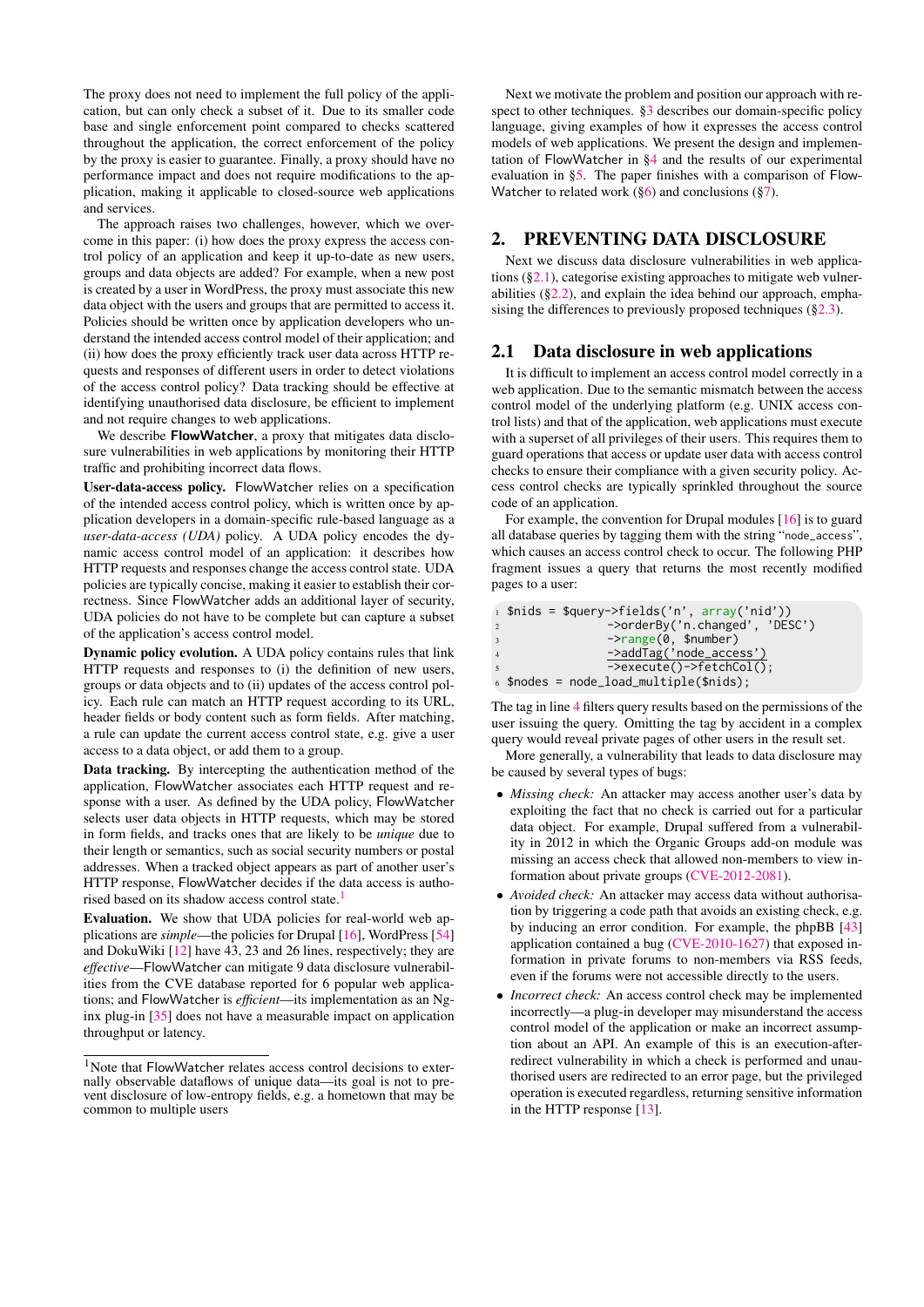<span id="page-2-2"></span>

| Approach                                                           | Types of<br>bugs | tation      | time    | Implemen- Execution No source Unmodified No training<br>code required | runtime | phase | Supports<br>policy evolution |
|--------------------------------------------------------------------|------------------|-------------|---------|-----------------------------------------------------------------------|---------|-------|------------------------------|
| Missing access check detection $[32, 50, 51]$ access control       |                  | tool        | offline |                                                                       | n/a     | n/a   |                              |
| Input validation testing $[2, 3, 25, 52, 4, 49]$ data sanitisation |                  | tool        | offline | $x \mid \sqrt$                                                        | n/a     | n/a   |                              |
| Execution anomaly detection $[8, 21, 30]$                          | semantic         | interpreter | online  |                                                                       |         |       |                              |
| Traffic anomaly detection $[24, 26, 29, 42]$                       | semantic         | proxy       | online  |                                                                       |         |       |                              |
| Dynamic data tracking [10, 55]                                     | access control   | interpreter | online  |                                                                       |         |       |                              |
| <b>FlowWatcher</b>                                                 | data disclosure  | proxy       | online  |                                                                       |         |       |                              |

Table 1: Existing techniques to mitigate data disclosure vulnerabilities in web applications

Protecting against the above bugs is hard because the implementation of an access control model is highly application-specific. While authentication checks are typically performed only in a single core component of a web application, according to a small number of valid strategies (i.e. using session cookies or authentication HTTP headers), authorisation logic affects *all* modules of an application, including third-party plug-ins, and can be implemented in many different ways.

#### <span id="page-2-0"></span>2.2 Mitigating unauthorised disclosure

The research community has investigated how to protect against data disclosure vulnerabilities in web applications and proposed a range of techniques (see Table [1\)](#page-2-2).

Missing access check detection. Offline techniques using static program analysis were proposed to discover application code paths with missing access control checks [\[32,](#page-12-10) [50,](#page-12-6) [51\]](#page-12-11). Such techniques require access to the source code, are language-specific and make assumptions about the architecture of the application, such as distinct application-specific roles usually involving different program files [\[50\]](#page-12-6). They also suffer from the intrinsic problems of static analysis: the analysis is conservative, potentially reporting false positives, and is unable to support arbitrarily complex applications.

Input validation testing. Many disclosure vulnerabilities, such as ones triggered by cross-site scripting (XSS) and SQL injection attacks (SQLI), are caused by the incorrect validation or sanitisation of user input data. Offline testing techniques exist that, based on generated user input, analyse or track the propagation of user data through the application in order to discover code paths without appropriate data sanitisation. Whitebox techniques [\[2,](#page-11-7) [4\]](#page-11-9) exploit knowledge of the application source code for targeted testing; blackbox techniques  $\left[3, 49\right]$  $\left[3, 49\right]$  $\left[3, 49\right]$  are limited to observing the external behaviour of the application to detect bugs. Since these techniques only focus on the incorrect usage of input data, they cannot discover a more general class of bugs related to mistakes in the access control logic.

Anomaly detection. A different class of techniques treats the detection of semantic bugs as an anomaly detection problem. In a training phase, the correct behaviour of the application is observed. Execution-based approaches [\[8,](#page-11-10) [21,](#page-11-11) [30\]](#page-12-14) record behaviour in terms of internal applications states, e.g. by instrumenting the language interpreter; network-based approaches [\[24,](#page-11-12) [26,](#page-11-3) [29,](#page-12-15) [42\]](#page-12-16) train the model according to observed network traffic. During an attack, the anomalous deviation from the correct behaviour is reported.

The effectiveness of such techniques depends on how comprehensively the training phase captures application behaviour—new but correct runtime behaviour leads to false positives. This makes it hard to have realistic training workloads for many applications.

Dynamic data tracking. Recent proposals for shadow authentication and authorisation [\[10,](#page-11-13) [55\]](#page-12-17) detect access control bugs by tracking data in an application. This relies on modified language inter-

preters that can record the flow of user data in order to establish that checks are carried out correctly. Nemesis [\[10\]](#page-11-13) maintains authentication data externally, and carries out shadow checks before operations execute on resources such as files or database tables; Resin [\[55\]](#page-12-17) associates data with policy objects, which then execute shadow access control checks.

While such approaches can accurately identify data disclosure, dynamic data tracking requires non-standard language interpreters and runtime systems and has a performance overhead, which is challenging in production environments [\[48\]](#page-12-18). In addition, these approaches do not support the specification of dynamic access control policies in a high-level language, precluding policy evolution based on user actions.

#### <span id="page-2-1"></span>2.3 Proxy-based disclosure detection

As shown in Table [1,](#page-2-2) the goal of FlowWatcher is to provide a practical approach for the mitigation of data disclosure vulnerabilities in today's web applications. Compared to previous approaches, we explore a different point in the design space: instead of modifying the source code of applications or the runtime system executing them, we want to provide a solution that facilitates adoption because it can be applied to any black-box application. In addition, we want to introduce a negligible performance overhead, not rely on a brittle training phase, and support the change of access control policy over time.

We make the observation that, for many web applications, the underlying access control model is relatively simple, and that the majority of usage involves no more than this simple model. Web applications such as WordPress [\[54\]](#page-12-7), Drupal [\[16\]](#page-11-1), Evernote [\[20\]](#page-11-14), Dokuwiki [\[12\]](#page-11-4), phpMyAdmin [\[44\]](#page-12-19) and phpBB [\[43\]](#page-12-9) all model access control decisions based on access control lists: they associate principals, such as users or groups of users, with access permissions to data objects, such as articles, posts and comments. This makes it possible to *validate* the correctness of access control checks externally, i.e. outside of the web application, as long as the current state of the access control model is known.

Our hypothesis is that we can provide a *web proxy* to detect and prevent unauthorised data disclosure. The proxy interprets observed network traffic into and out of an application based on an understanding of the application's intended access control policy. The benefit of a proxy-based approach is that it can be applied transparently to existing deployments without changes to applications or their language interpreters, and can support encrypted traffic by terminating the encrypted connection. In addition, an adequatelyprovisioned proxy does not impact performance.

However, using an external web proxy to detect data disclosure introduces two challenges: (i) the *dynamic access control policy* of the application must be expressed in a way that permits the proxy to maintain the current access control state for the application ([§3\)](#page-3-0); and (ii) the proxy must *track* the propagation of data from one user to another in order to detect that data was disclosed ([§4\)](#page-5-0).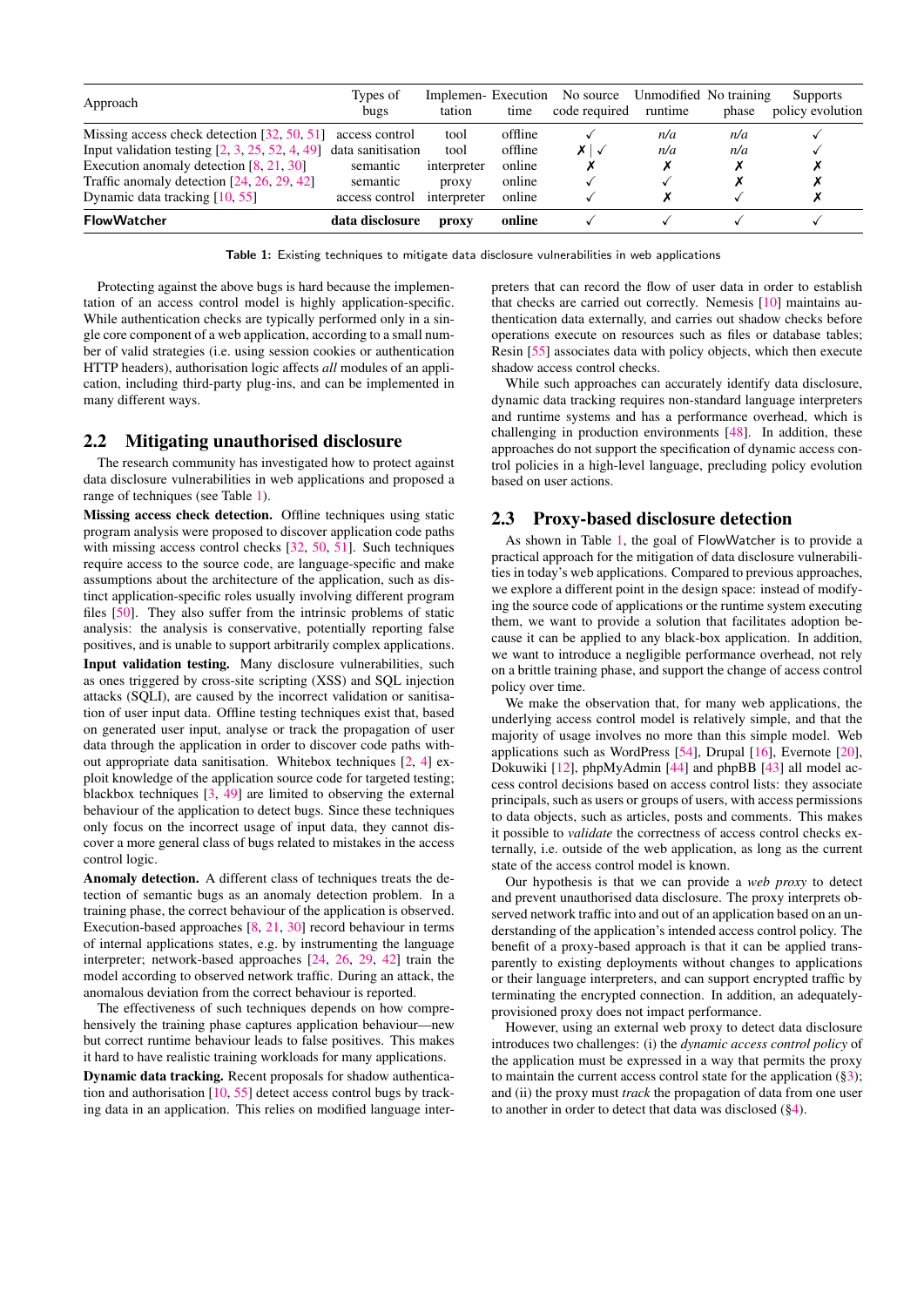# 2.4 Threat model

Our approach covers threats from both authenticated and unauthenticated users of an application who want to read data belonging to other users by exploiting data disclosure vulnerabilities, as described in [§2.1.](#page-1-1)

We assume that the backend data store used by the application is secure and not directly accessible to attackers. Our approach also does not cover SQL injection attacks, in which the attacker can obfuscate the data leaked—as discussed above, specialised techniques for mitigation already exist.

In addition, we only focus on threats to data confidentiality and not data integrity. For example, we cannot prevent one user from taking advantage of an application vulnerability in order to modify the data belonging to another user, because it is possible for the application to make updates in the backend data store without the proxy being aware of this. The proxy can only mediate when data is returned to the user.

# <span id="page-3-0"></span>3. USER-DATA-ACCESS POLICY

To address the challenge of maintaining a dynamic access control policy, we propose a new domain-specific language, the *userdata-access (UDA) policy language*. It allows application developers to specify the intended access control model for their applications by relating *users* to the *data* that they are permitted to *access*.

There are two interesting requirements for the language. First, as the web proxy can only observe the client-server HTTP communication, the language must express the access control policy using only the information contained in HTTP requests and responses. The entities in the access control model, i.e. the data objects to be protected and the identities of users and groups, must be represented in terms of HTTP request URLs, request and response headers and form field data in requests. In a UDA policy, this is done using *definition rules*.

Second, the language must support dynamic evolution of access control policy by reacting to *changes* in the policy, such as updates to access control lists or group memberships. The policy language must therefore relate HTTP requests that administer the policy to policy changes. In a UDA policy, this is done using *update rules*.

We first describe the *entities* that are manipulated by definition and update rules. We use a UDA policy for the Drupal [\[16\]](#page-11-1) content management system (version 6), which is representative for that of other applications, as a running example.

#### 3.1 Entities

A UDA policy stipulates that certain data objects that belong to a given user should only be visible to a subset of other users. There are two entities in UDA policies: (a) *data objects* that contain data items, which represent the user-generated data that should be protected; and (b) *users* and *groups* of users that possess access rights for data objects.

**Data objects.** A *data object*  $o_i$  is created by the application in response to user input. When an application creates a new data object, we assume that it is assigned a unique application-specific identifier *IDi* . For example, an article in Drupal is a data object, and it is assigned a unique URI.

A data object  $o_i$  contains a set of *data items*,  $D(o_i) = \{d_1, d_2, \ldots\}$ , for which access control must be enforced. Data items are entered by users in form fields of HTTP requests and should be returned in an HTTP response to a user only if allowed by the access control policy. For example, when creating an article in Drupal, a user enters values for the title and body form fields, which are the data items for the article data object.

We impose the constraint on each data object  $o_i$  that it must have a high likelihood of referring to a *unique* set of data items  $D(o_i)$ . As we explain in [§4.3,](#page-7-0) this permits the web proxy to *track* the data items of data objects across HTTP requests and responses, thus observing the flow of data between users.

For example, a data object  $D(o_1) = \{ssn\}$  may contain a unique form field that stores a social security number. Alternatively, the combination of multiple data items may be unique: a data object may contain two data items that store a postal address,  $D(o_2)$  = {*street*\_*address*, *postcode*}. While each data item on its own is not unique, their combination has a high probability of being unique.

**Users and groups.** A *user*  $u_i$  is a principal that can make authenticated requests for data objects, i.e. they have access to a set of data objects,  $\{o_1, o_2, \ldots\}$ . Typically a web application establishes a *session* into which an authenticated user's requests are collected.

Users may also be organised into *groups*, which simplifies the assignment of permissions. Each group  $g_i$  has a unique identifier. For example, the Organic Groups module [\[18\]](#page-11-15) in Drupal allows users to create and manage groups, each identified through a URI. Group members can create objects of any content type that Drupal supports, such as articles or pages, and share them with other members of the group.

#### <span id="page-3-1"></span>3.2 Rules

To link to HTTP requests and responses, UDA policies are *rulebased*, similar to firewall rules. Rules are triggered based on request URLs and constraints on values. They define identifiers for groups, users, and data objects, thus allowing the proxy to mirror the access control lists maintained by the web application.

Rules in UDA policies can be of one of two types:

- 1. *Definition/removal rules* (+ or -) intercept the creation or deletion of entities in the policy, i.e. data objects, users or groups. They extract required information about new entities to add them to the access control policy, such as identifiers. The proxy can then maintain a mapping between entities in the UDA policy and references to these entities in HTTP requests or responses.
- 2. *Update rules* ( $*\$  or  $\rightarrow$  or  $-\/\$ ) are related to changes of the access control policy, such as updating an existing data object, adding a group to the access control list of a data object, or removing a user from a group. They refer to previously-defined entities.

Syntactically all rules have a *rule preamble* and a *rule body*:

<type> <URL spec> [if <constraint>] /\* preamble \*/  $\{$  /\* rule body \*/  $\}$ 

The rule preamble includes a rule type, a URL specification and an optional constraint: the *type* specifies whether it is a definition/removal or update rule; the *URL specification* describes the URLs for which the rule is triggered; the *constraint* indicates additional conditions that must hold for the rule to trigger, such as predicates on the values of form or header fields; finally, the *rule body* contains a set of assignments or mapping statements that update the access control policy maintained by the proxy. As described below, these statements refer to fields associated with the entities from the rule preamble.

For a received HTTP request, the proxy matches the URL specification and other request parameters against each rule preamble and, if satisfied, executes the statements in the rule body.

Listing [1](#page-4-0) shows part of the rules of the UDA policy for the access control model used by Drupal. $<sup>2</sup>$  $<sup>2</sup>$  $<sup>2</sup>$  Line [9](#page-4-2) is a a rule preamble:</sup>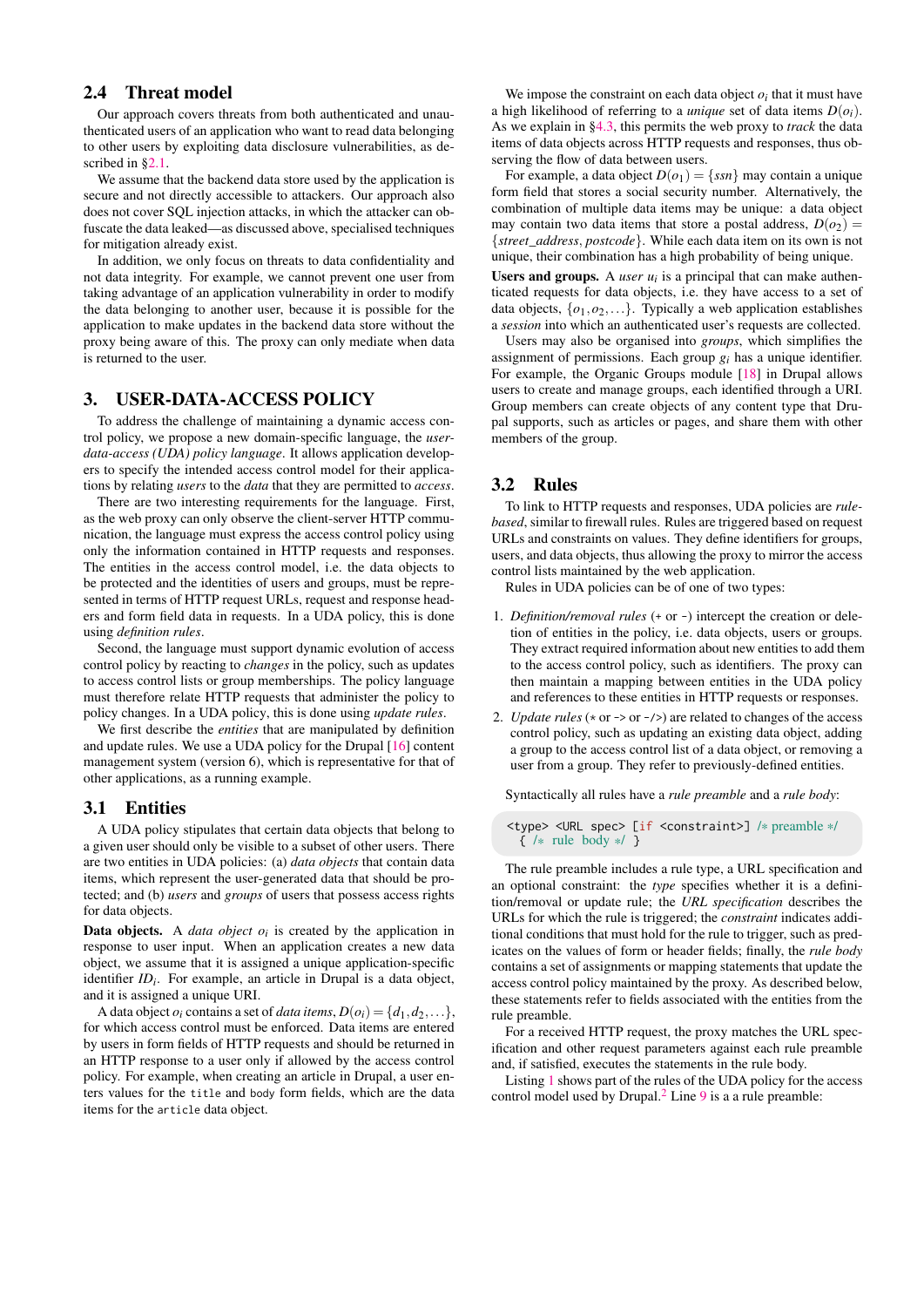<span id="page-4-7"></span><span id="page-4-6"></span><span id="page-4-5"></span><span id="page-4-3"></span><span id="page-4-2"></span><span id="page-4-0"></span>Listing 1: Excerpt from the UDA policy for Drupal /\* Definition rules \*/ 1 user+ "/\*" if (res\_hdr "Set-Cookie" <u>re</u>"SESS.\*") <sup>2</sup> { id := formfield "name", res\_hdr "Location" → <u>re</u>"/?q=user/([0-9]+)";<br>3 token := res\_hdr "Set-Cookie" <u>re</u>"SESS.\*"; } <sup>4</sup> group+ "/?q=node/add/group" <sup>5</sup> { id := res\_hdr "Location" re"/?q=node/([0-9]+)"; } 6 data+ Article <u>re</u>"/?q=node/add/article" 7 { id := res\_hdr "Location" <u>re</u>"/?q=node/([0-9]+)";  $_{\rm s}$  item := formfield "title"<del>, <code>formfield</code> "body"; }</del> <sup>9</sup> data+ PrivateGroupName "/?q=node/add/group" if  $\rightarrow$  (formfield "og\_private"="1")<br>
<sup>10</sup> { id := res\_hdr "Location" <u>re</u>"/?q=node/([0-9]+)";  $_{11}$  item := formfield "title"; } /\* Update rules \*/ 12 data\* Article re"/?q=node/[0-9]+/edit"  $_{13}$  { id = url <u>re</u>"/([0-9]+)/edit";  $_{14}$  item[0] = formfield "title";  $\frac{1}{15}$  item[1] = formfield "body"; ) 16 user -> group re"/?q=og/users/[0-9]+/add\_user" <sup>17</sup> { user.id = formfield "og\_names";  $_{18}$  group.id = url  $_{18}$   $_{18}$   $\sim$   $($   $[0-9]$  + $)$ /add\_user"; } 19 user -> data re"/?q=node/add/.\*" if (formfield  $\hookrightarrow$  "status"="0") <sup>20</sup> { user.id = authenticated\_user;  $_{21}$  data.id = res\_hdr "Location" → <u>re</u>"/?q=node/([0-9]+)"; } <sup>22</sup> group -> data re"/?q=node/add/\*" if (formfield  $\hookrightarrow$  "status"="1") <sup>23</sup> { group.id = formfield "og\_groups";  $_{24}$  data.id = res\_hdr "Location"  $\rightarrow$  re"/?q=node/([0-9]+)"; } <sup>25</sup> group -> PrivateGroupName "/?q=node/add/group" if  $\rightarrow$  (formfield "og\_private"="1")<br>26 { group.id = res\_hdr "Location" → <u>re</u>"/?q=node/([0-9]+)";  $27$  PrivateGroupName.id = res\_hdr "Location"  $\rightarrow$  re"/?q=node/([0-9]+)"; }

<span id="page-4-11"></span><span id="page-4-10"></span><span id="page-4-9"></span><span id="page-4-8"></span>data+ PrivateGroupName "/?q=node/add/group" if ,→ (formfield "og\_private"="1")

where data+ PrivateGroupName is the rule type (explained below), followed by a URL specification. The URL specification is expressed as a substring that is matched against the HTTP request URL. If the string is prefixed by re, it is executed as a regular expression. The constraint states that the request must have a form field "og\_private" with the value "1".

In general, constraints (and assignments in the rule body) can use the keyword formfield to refer to form fields in the HTTP request body, url to refer to the request URL, and req\_hdr and res\_hdr to refer to header fields in the HTTP request or response, respectively. In each case, the data can be filtered with the help of regular expressions. For example, the following constraint checks if an HTTP response has a header field "Set-Cookie" that contains a session cookie:

if (res\_hdr "Set-Cookie" re"SESS.\*")

# 3.3 Definition and removal rules

Definition and removal rules intercept the introduction of new users, groups and objects in the application, and their removal. The preamble of a definition rule starts with the name of the created entity followed by a "+" character (e.g. group+); analogously, removal rules include a "-" character. The rule body has a set of assignment statements that record more information about the entity.

User definition. For each HTTP request and response, the proxy must know the identity of the associated user. Therefore a user definition rule describes the authentication process of the application: it specifies how to intercept an authentication request and obtain a token for the user after the authentication has succeeded.

Listing [1](#page-4-0) (line [1\)](#page-4-3) shows the user definition rule for Drupal, with the following rule preamble:

```
user+ "/*" if (res_hdr "Set-Cookie" re"SESS.*")
```
The rule is prefixed with type user+ to indicate that a new user is added. Since a login can be attempted from any Drupal page, the URL specification contains a wildcard. The constraint stipulates that, for successful authentication, the "Set-Cookie" header in the HTTP response must contain an entry for a session cookie beginning with "SESS.\*".

Its rule body then contains two assignment statements:

```
{ id := formfield "name", res_hdr "Location"
     \leftrightarrow <u>re</u>"/?q=user/([0-9]+)";
  token := res\_hdr "Set-Cookie" re"SESS.*"; }
```
The first assignment associates the authenticated user with two unique application-specific identifiers: the user name, which is extracted from the request form field "name"; and an internal identifier that Drupal assigns to the user, obtained from the redirect location in the response header. $3$  The second assignment collects the authentication token (in this case a session cookie), which is associated with the user for a given session. The proxy thus maintains a mapping between the user.id and user.token variables, linking subsequent HTTP requests to that user session.

Group definition. A group definition rule links the creation of a new access control group to the policy maintained by the proxy.

As shown in Listing [1](#page-4-0) (line [4\)](#page-4-5), it starts with group+. Its rule body records the identifier of the new group. In this example, it is specified in the response header "Location" as a numeric value at the end of the URI, captured by a regular expression:

{ id := res\_hdr "Location"  $\leftrightarrow$  <u>re</u>"/?q=node/([0-9]+)"; }

Data object definition. Object definition rules begin with data+ and, when triggered, add a new data object to the access control policy. Each data object has a name for referral in update rules. For example, the UDA policy for Drupal has an object definition rule for articles called "Article" (Listing [1,](#page-4-0) line [6\)](#page-4-6):

data+ Article re"/?q=node/add/article"

In its rule body, an object creation rule must specify the identity assigned to that data object; and the data items of that object that need to be tracked by the proxy.

<span id="page-4-1"></span><sup>&</sup>lt;sup>2</sup>The policy assumes that the Organic Groups module  $[18]$  is enabled. It omits the removal and additional object definition rules the complete policy is in Appendix [A.](#page-12-20)

<span id="page-4-4"></span><sup>&</sup>lt;sup>3</sup>We configure Drupal to redirect users upon login to the user account page. Other applications may require a similar approach to allow FlowWatcher to capture user-specific identifiers.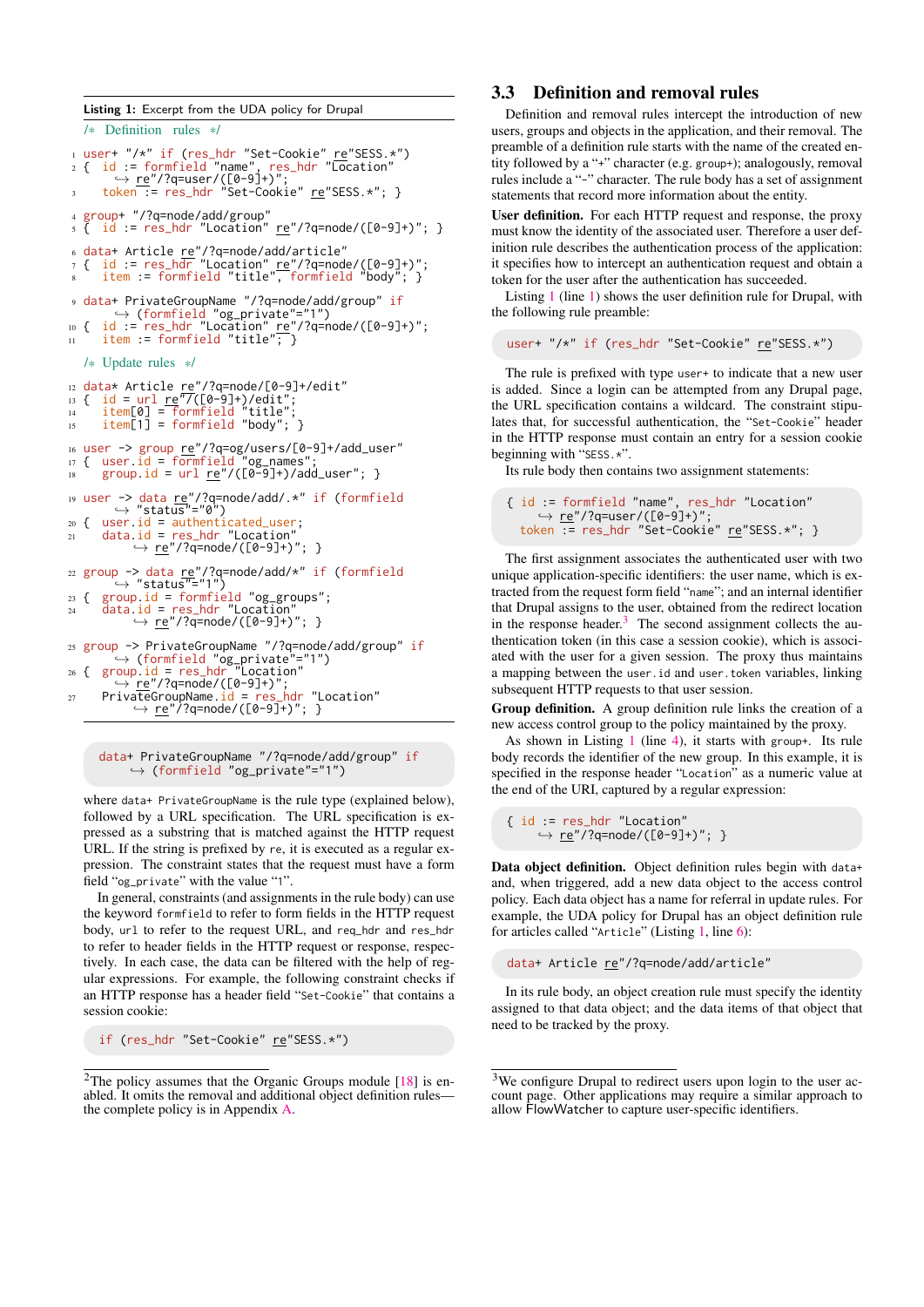For Drupal, the identity is assigned in the same way as for group creation discussed earlier; the list of data items tracked by the proxy are defined as the values of the"title" and "body" fields in the request form:

```
{ id := res_hdr "Location"
     \leftrightarrow <u>re</u>"/?q=node/([0-9]+)";
   item := formfield "title", formfield "body"; }
```
This specification of data items assumes that the combination of the "title" and "body" form fields has a high likelihood of containing unique data (when above a minimum length, see [§4.3\)](#page-7-0). If the proxy observes the same data in another HTTP response, it can thus assume that the user-generated data came from this original request.

# 3.4 Update rules

Update rules describe updates to (i) the data items tracked for a data object; (ii) the membership of groups by adding or removing users; and (iii) the access control lists of data objects by adding or removing access permissions of users or groups. Updates to data objects use the unary operator "\*"; updates to group membership and access control lists use the binary operators "->" (for addition) or "-/>" (for removal). For such rules, the rule body links the entities in the access control policy to values derived from HTTP requests and responses.

Data object updates. Updates to the data items of a data object are tracked by a rule with type data\*, as shown in Listing [1,](#page-4-0) line [12.](#page-4-7) The rule body identifies the data object using an identifier. The list of stored data items is updated with the values specified in the named form fields. For example, the following replaces the first element of the data item list "item[0]" with the data in the form field "title":

```
{ id = url re''/([0-9]+)/edit'';
  item[0] = formfield "title";
  item[1] = formfield "body";
```
Group membership updates. Group memberships in the policy are maintained dynamically using a rule that begins with user -> group, as shown in Listing [1,](#page-4-0) line [16.](#page-4-8) Its rule body identifies the user and group in question:

```
{ user.id = formfield "og_names";
  group.id = url re"/([0-9]+)/add_user"; }
```
The user is identified by the form field "og\_names", and the group is specified by a numeric identifier from the request URL.

Access control updates. To limit the set of users that can access a data object, each object maintains an access control list. Access control list updates are prefixed with

```
{user | group} -> object_name
```
where *object* name refers to a previously-defined data object, specified in one of the object definition rules. If the *object\_name* is data, the rule applies to all data objects without more specific rules.

For example, the following rule preamble (Listing [1,](#page-4-0) line [22\)](#page-4-9) is triggered to add a group to the access control lists of all published data objects. In Drupal, the form field "status" is set to "1" to denote published content:

```
group -> data re"/?q=node/add/*" if (formfield
     \leftrightarrow "status"="1")
```
Drupal's policy states that published content should be visible to the groups specified in the value of the form field "og\_groups", and a numeric identifier in the response header field "Location" determines the article identifier:

```
{ group.id = formfield "og_groups";
data.id = res_hdr "Location"
      \leftrightarrow re"/?q=node/([0-9]+)"; }
```
Unpublished content, with the form field "status" set to "0", should not be visible to other users. In Listing [1,](#page-4-0) line [19,](#page-4-10) the UDA policy therefore only gives access to the authenticated user, as provided by the built-in variable authenticated\_user:

{ user.id = authenticated\_user;  $data.id = res_hdr$  "Location"  $\leftrightarrow$  re"/?q=node/([0-9]+)"; }

Since these two rules refer to the data object as data, they apply to any Drupal content type, which has the published/unpublished status set during creation (i.e. article, basic page, book page, etc.). This reduces the number of required update rules, making a separate rule for each content type unnecessary.

If there are exceptions to default rules, a UDA policy can include more specific rules. For example, for groups in Drupal, we only want the subset of private groups to be subject to access control enforcement. The policy thus has a specific rule group -> PrivateGroup-Name in line [25,](#page-4-11) which overrides the generic rule in line [22.](#page-4-9)

# 3.5 Discussion

The UDA policy language is designed to make it easy for application developers to express the essence of their access control model with a small set of rules. These rules then capture the behaviour of the access control checks that are potentially spread throughout the code base of the application. Since UDA policies are dynamic, i.e. they update access control lists based on changes to the policy from within the application, the UDA policy for a given application must only be written once and can then be reused across application deployments with different users, groups, data objects and access permissions. Finally, UDA policies can be enhanced over time, e.g. by adding new data objects supported by an application to achieve a more comprehensive tracking of usergenerated content.

A drawback of UDA policies is that they rely on the specific format of URLs and HTTP requests and responses. This means that UDA policies must be updated if an application changes URLs or fields referred to in a policy. Since such changes are often accompanied by changes to the application functionality itself, we believe that is reasonable. Note that rules do not get triggered or matched if URLs or field names have changed, which can only lead to false negative detections until the policy is updated.

# <span id="page-5-0"></span>4. FLOWWATCHER DESIGN

FlowWatcher is designed as a reverse HTTP proxy that sits in front of an unmodified web application and observes requests from clients to the application and responses sent back to them (see Figure [1\)](#page-6-0). It consults with the UDA policy provided by the application developer in order to update a *shadow access control policy* (or *shadow policy*) that mimics the access control policy implemented within the application. Since web application deployments already use reverse proxies for caching, load-balancing and monitoring, and such a proxy can be configured to handle HTTPS traffic, it is a natural choice for incorporating a "safety net" layer for black-box authorisation.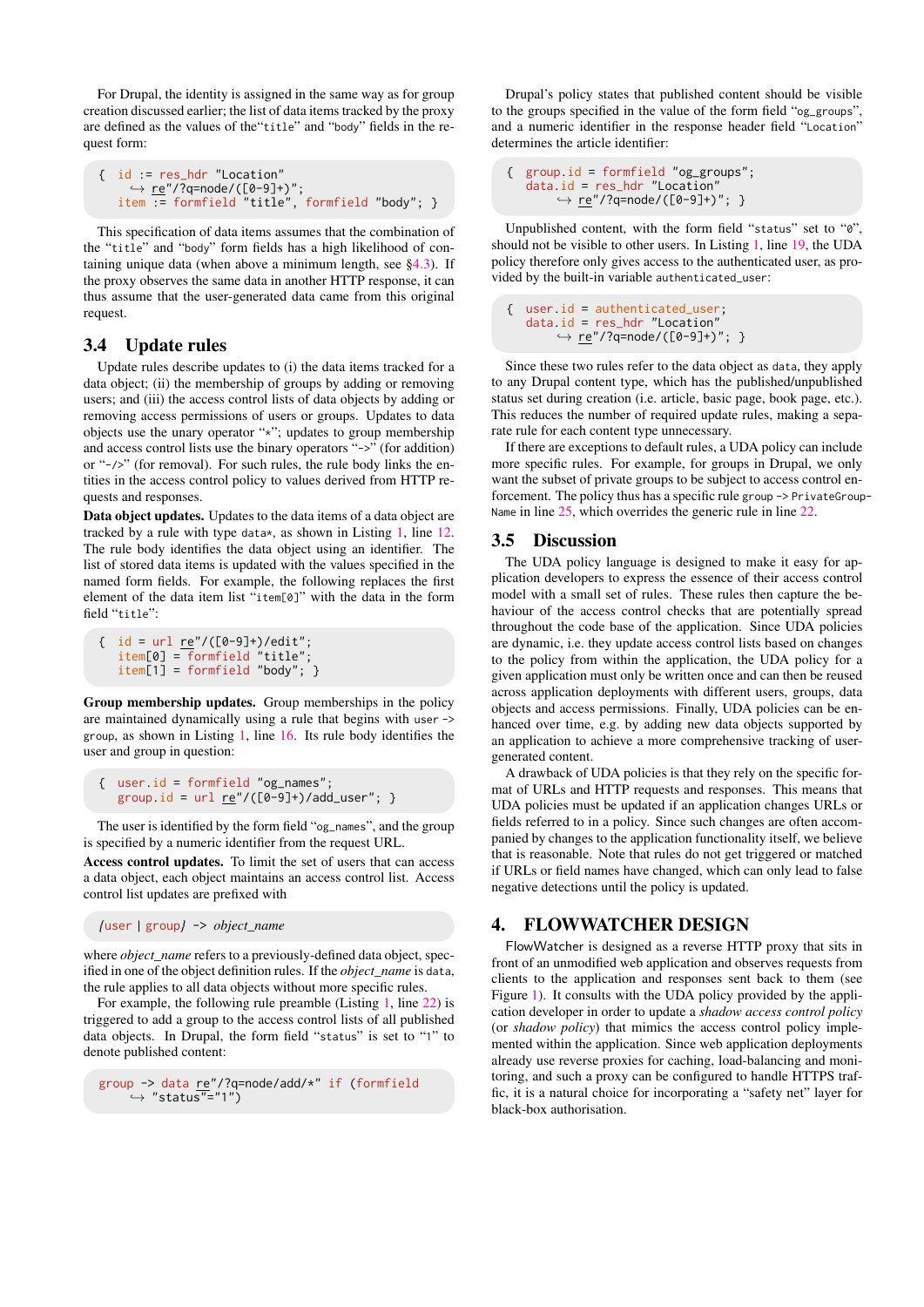<span id="page-6-0"></span>

Figure 1: Overview of the FlowWatcher operation

At a high-level, FlowWatcher works as shown in Figure [1.](#page-6-0) When a client A sends an HTTP POST request (step 1A), FlowWatcher intercepts the request. Based on the UDA policy rules matched by the request parameters, FlowWatcher updates the shadow policy (step 2; described in [§4.2\)](#page-6-1). It then forwards the request to the application (step 3) and waits for the response. FlowWatcher intercepts the response (step 4) and consults the shadow policy to determine if the response contains data that should not be seen by the user who made the request (step 5; described in [§4.1\)](#page-6-2). If not, the unmodified response is returned to the client (step 6A); otherwise, if another client B sends a request that exposes a data disclosure vulnerability (step 1B), the response is modified to remove these data items (step 6B).

Next we describe how FlowWatcher performs the above two operations, enforcing the shadow policy and updating the shadow policy, in more detail.

### <span id="page-6-2"></span>4.1 Policy enforcement

To enforce the shadow policy as described by the UDA policy, FlowWatcher represents the current access control state using four data structures (see Figure [2\)](#page-7-1):

- *user\_auth* maps users to their authentication tokens;
- *group\_members* maps users to their groups;
- *object\_acl* maps data objects to users/groups with access; and
- *data\_items* maps data objects to the associated data items.

In addition, *static\_data* contains a whitelist of data that is part of the application and may be returned in HTTP responses to any user. To eliminate false positive detection of data disclosure, this data should never be tracked as unique user-generated data. The whitelist is initialised with all localised strings, scripts and other static content returned by the web application in HTTP responses.

Before the data in an HTTP response is returned to a user, Flow-Watcher determines if the content of the response complies with the shadow policy through the following steps:

(a) *Identify requesting user.* FlowWatcher extracts the authentication token from the associated HTTP request, and looks up the token in *user\_auth* to identify the user  $u_i$  that made the request.

(b) *Match response content.* FlowWatcher matches the tracked data items from *data\_items* against the response header and body. To prevent XSS attacks, all HTML tags are first stripped from the response body. It then records all data objects  $o_i$  for which the data items  $D(o_i)$  were matched.

(c) *Check access control list.* It looks up each matched data object  $o_i$  in the *object\_acl* access control list to determine if user  $u_i$  is part of the list (or a member of a group in the list by considering the group membership mapping, *group\_members*). If multiple data objects refer to the same set of data items, they are not unique and thus the most permissive access control decision is made.

(d) *Consult whitelist.* For matched objects without authorised access, FlowWatcher checks if the associated data items  $D(o_i)$  are found in *static\_data*. In this case, the data also belongs to the application and the corresponding data object  $o_i$  is ignored.

(e) *Redact response*. For all remaining data objects  $o_i$  that user  $u_i$ is not authorised to view, FlowWatcher redacts the data items  $D(o_i)$ from the response, and alerts the system administrator.

## <span id="page-6-1"></span>4.2 Policy updates

FlowWatcher infers changes to the shadow policy from the observed HTTP request-response sequences. The definition and update rules in the UDA policy (described in [§3.2\)](#page-3-1) allow FlowWatcher to maintain the shadow policy for enforcement. As users interact with the application and new data objects and groups are created, the shadow policy is updated correspondingly.

Figure [2](#page-7-1) shows how FlowWatcher updates the shadow policy when a user that owns an article gives access rights to a new group. When an HTTP request-response sequence is intercepted (step 1), FlowWatcher first verifies that the response indicates a successful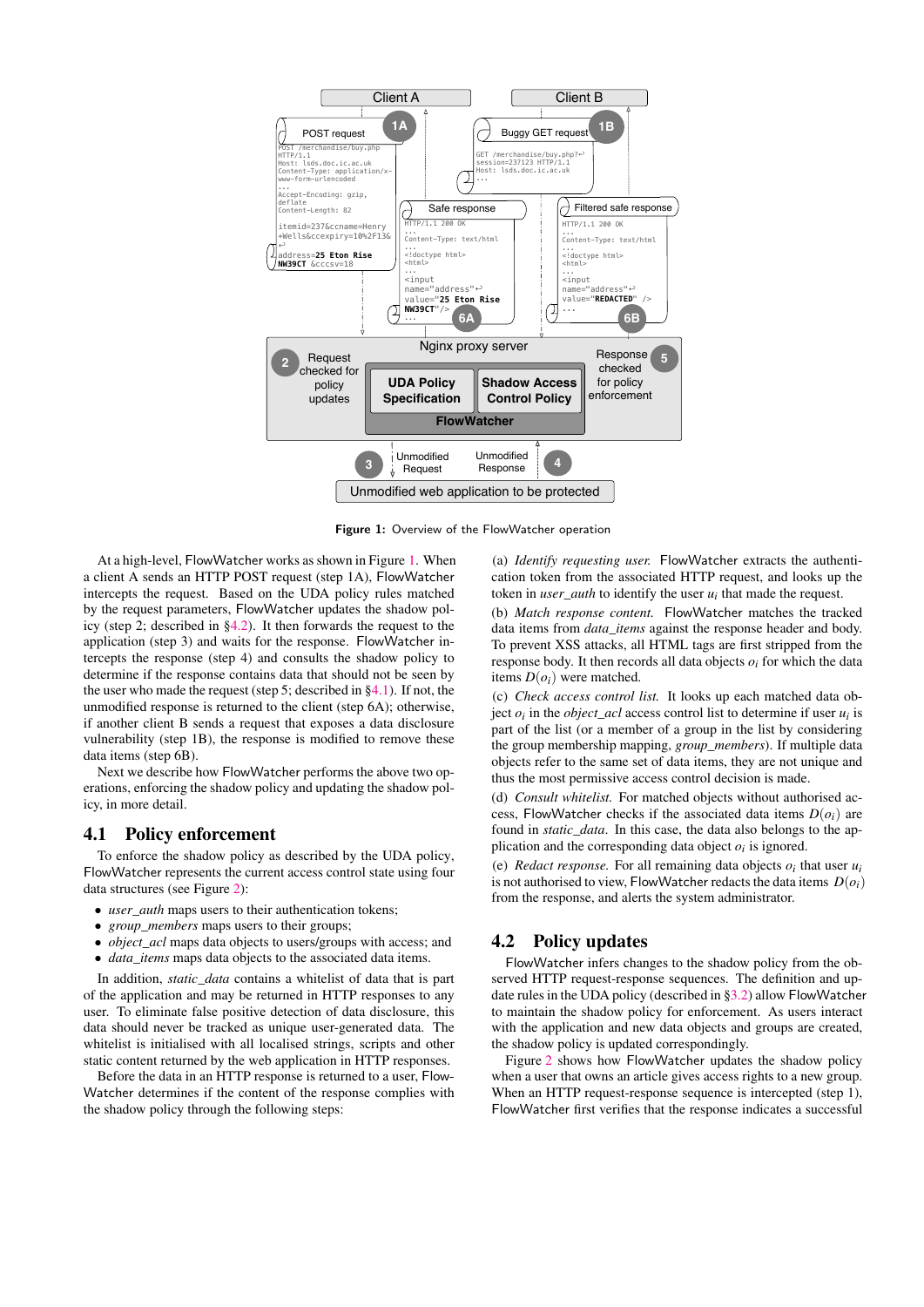<span id="page-7-1"></span>

Figure 2: Updates to shadow access control policy

request. It then checks the request URL and request and response parameters and looks up the definition and update rules in the UDA policy that are triggered (step 2). After that, it invokes the rule specification for each matched rule (step 3), updating one or more of its corresponding data structures, i.e. *group\_members*, *object\_acl* and *data\_items* (step 4). For example, if the update rule user -> group in Listing [1,](#page-4-0) line [16](#page-4-8) is triggered, as shown in Figure [2,](#page-7-1) FlowWatcher adds the user user.id as a member of the group group.id to the *group\_members* mapping.

#### <span id="page-7-0"></span>4.3 Data tracking

To detect data disclosure, FlowWatcher relies on the uniqueness of tracked data objects submitted in form fields. Tracking data objects that are not unique, i.e. that were submitted independently by multiple users in HTTP requests, is not useful in identifying data disclosure because the origin of the data is ambiguous. In addition, FlowWatcher must not track user-generated data that is the same as static application data served in HTTP responses because this would lead to false positive detection of data disclosure.

FlowWatcher adopts three strategies to reduce the number of tracked data objects while maintaining uniqueness: (i) when writing a UDA policy, developers should select data items that are likely to be unique (and hence useful to track) due to their semantics; (ii) FlowWatcher only reports a data flow between users if *all* data items,  $D(o_i) = \{d_1, d_2, ...\}$ , that are part of a data object  $D(o_1)$ are observed in an HTTP response; and (iii) FlowWatcher only tracks the value of a data item  $d_i$  if it has more characters than a global *minimum uniqueness length* parameter  $\alpha$ , i.e.  $|d_i| > \alpha$ . As we evaluate in [§5.3,](#page-9-0) in practice, the above strategies manage to track most data that is unique to each user, while still including a large portion of all user-generated data entered in form fields.

To reduce the amount of data that is stored as part of *data\_items*, as an optimisation, FlowWatcher only stores a prefix of each data item of at most  $β$  characters, together with the length of the complete item and its hash. The prefix of the data item is used for matching against response content (see [§4.1,](#page-6-2) step b). When content is redacted (step e), the length indicates the amount of data to be redacted and the hash is used to verify the match.

As a result, the size of *data\_items* grows linearly with the number of unique data items added to the application, but it is independent of the size of the items. In addition, the data removal rules ensure that FlowWatcher discards removed data.

#### 4.4 Threat analysis

Completeness of policies. The goal of FlowWatcher is to act as an additional line of defence against unauthorised data disclosure. As such, a UDA policy does not need to be complete, i.e. cover the whole access control model of an application. If a UDA policy only refers to a subset of all data objects, however, FlowWatcher may exhibit false negative detections, i.e. it may miss the unauthorised disclosure of data that is not included in the UDA policy. In addition, it may cause false positive detections if tracked user-generated data is not unique. As we show in [§5,](#page-8-0) however, tracked data items are unique with high probability, and it is simple to write UDA policies that cover most data objects of applications.

Correctness of policies. A benefit of UDA policies is that they are application- and not deployment-specific and thus can be written by application developers. A developer can ship their application with a correct UDA policy, which does not require further changes when the application is deployed. The declarative, rule-based nature of the UDA policy language makes it easier to spot mistakes compared to the implementation of the access control model as part of the application itself.

In addition, FlowWatcher effects policy updates only when a request is successful, so that the shadow policy does not diverge from the application's own access control policy. To this end, we assume that all well-developed applications indicate unsuccessful requests for policy changes through an appropriate error message in the response, which can be checked by FlowWatcher.

Vulnerabilities in FlowWatcher. Since FlowWatcher acts as an additional security layer, it cannot disclose data to unauthorised users that is not already part of an HTTP response to be delivered to a user. In the worst case, a bug in the FlowWatcher implementation can lead to false negatives or positives—FlowWatcher's small code base makes bugs less likely.

Correctness of authentication logic. FlowWatcher assumes that the authentication logic of the application is correct. We believe that this is a reasonable assumption in practice: since the authentication logic is implemented typically in a single module of an application (such as the User core module in Drupal) and, unlike access control checks, is not part of *all* modules, bugs are less likely to exist. Orthogonal to FlowWatcher, approaches that use dynamic data tracking to track user credentials during authentication, e.g. through a modified interpreter [\[10\]](#page-11-13), can still be applied.

Denial-of-service attacks. A malicious user could attempt a denialof-service attack, in which they cause FlowWatcher to redact data incorrectly in a response. If a malicious user creates a new data object that overlaps with the data object of another user, FlowWatcher notices the overlap and applies the most permissive policy, i.e. permitting the original user to access their data without causing a false positive (see [§4.1,](#page-6-2) step c); if they create a new data object with public data, which is e.g. part of the web application, FlowWatcher only generates a false positive if the data is not part of the static data whitelist (see [§4.1,](#page-6-2) step d); finally, if they create a new object that matches user-generated data of another user but that is not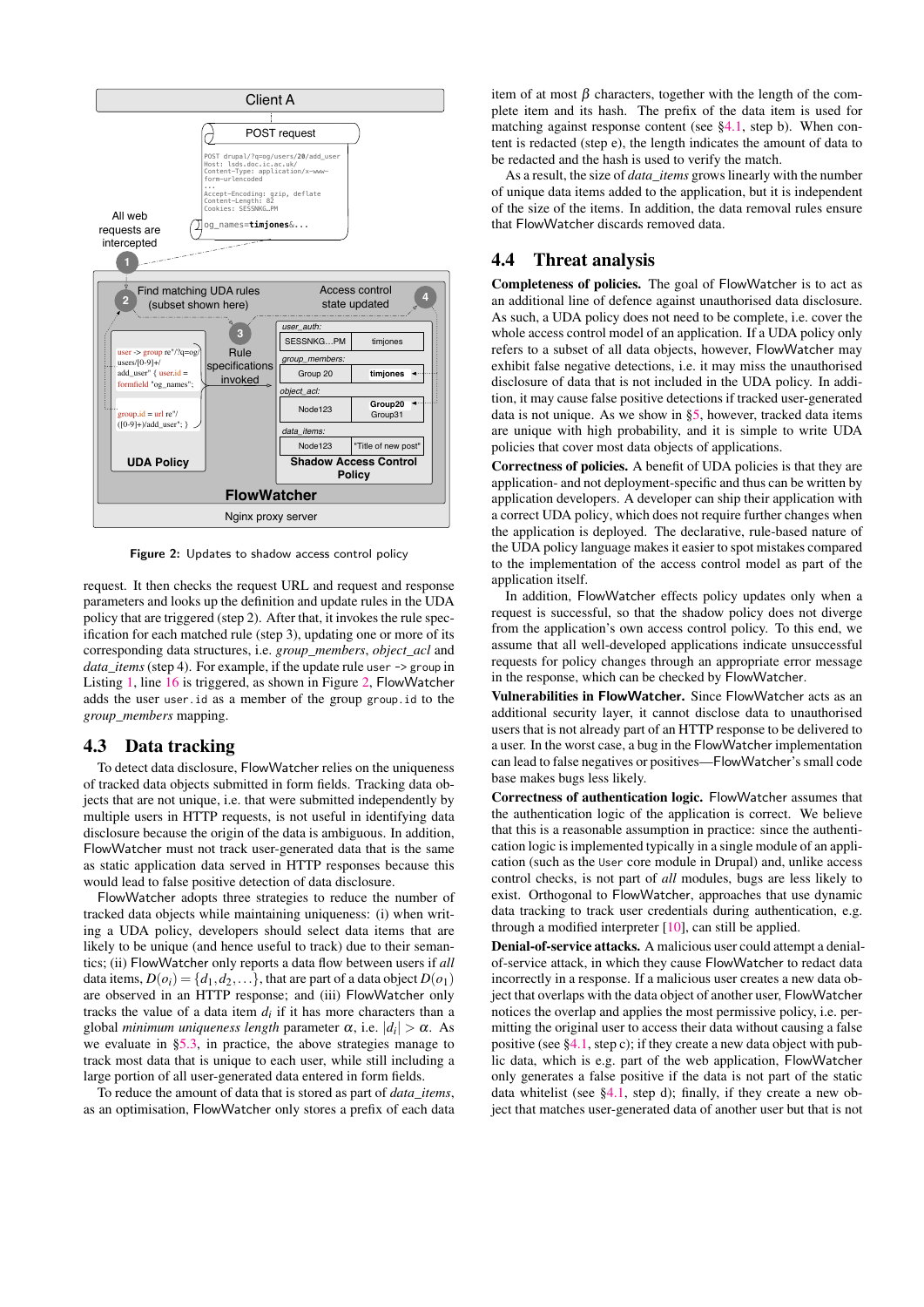<span id="page-8-3"></span>

| Application     | Type                       | Policy size (LoC) | Rules                    | Bug                            | Description                                                                                       |
|-----------------|----------------------------|-------------------|--------------------------|--------------------------------|---------------------------------------------------------------------------------------------------|
| Drupal $[16]$   | Content<br>management      | 43                | 7 definition<br>6 update | CVE-2012-2081<br>CVE-2013-4596 | Exposes private group titles to non-members<br>Enabling extra module exposes unpublished articles |
| OwnCloud $[40]$ | File sharing               | 21                | 4 definition<br>3 update | CVE-2013-2043<br>CVE-2014-3834 | Any user can download another user's calendar<br>Any user can download another user's contacts    |
| DokuWiki [12]   | Wiki                       | 26                | 2 definition<br>5 update | CVE-2010-0287<br>CVE-2009-1960 | Directory traversal exposes private filenames<br>File inclusion bug leaks private page text       |
| phpMyAdmin [44] | Database<br>administration | 9                 | 2 definition<br>1 update | CVE-2014-4987                  | Unprivileged user can see MySQL user list                                                         |
| WordPress [54]  | Content<br>management      | 23                | 3 definition<br>4 update | CVE-2010-0682                  | Trashed posts are exposed to other users                                                          |
| phpBB $[43]$    | Forum<br>management        | 18                | 4 definition<br>2 update | CVE-2010-1627                  | RSS feeds exposed to unauthorised users                                                           |
| Dropbox $[14]$  | File sharing               | 14                | 2 definition<br>1 update | $\lceil 15 \rceil$             | Inadvertent sharing of private links leaks data                                                   |

Table 2: Data disclosure bugs in web applications mitigated by FlowWatcher

tracked by the UDA policy, FlowWatcher also reports a false positive. This can be prevented by having FlowWatcher by default track all user-generated content and check for overlap.

In all cases, a malicious user must be authenticated to mount a denial-of-service attack using FlowWatcher, because only authenticated users can create new tracked data objects. In practice, a system administrator will be alerted of any repeated detection of data disclosure caused by the same user, and can block the user.

# <span id="page-8-0"></span>5. EVALUATION

We describe our experimental evaluation of a prototype implementation of a FlowWatcher web proxy ([§5.1\)](#page-8-1). Our results show that FlowWatcher is (a) *simple* to use—we managed to write UDA policies for a wide range of web applications, including Drupal, OwnCloud, DokuWiki, phpMyAdmin and WordPress, with the longest policy having only 43 lines ([§5.2\)](#page-8-2); (b) *effective* in protecting against real-world data disclosure vulnerabilities—we describe a range of previously-reported CVE bugs in the above applications that FlowWatcher mitigates  $(85.2)$  and demonstrate that its data tracking approach is effective in practice ([§5.3\)](#page-9-0); and (c) *efficient* our unoptimised implementation as part of the Nginx reverse proxy does not impact the throughput of a Drupal deployment ([§5.4\)](#page-10-1).

#### <span id="page-8-1"></span>5.1 Prototype implementation

We implemented FlowWatcher as an add-on module for the Nginx [\[35\]](#page-12-8) HTTP reverse proxy. We chose Nginx for its high perfor-mance [\[46\]](#page-12-22) and ease of extension through custom modules. Flow-Watcher is designed as an Nginx *filter* that can read HTTP requests and responses and manipulate responses returned to users.

The FlowWatcher implementation consists of 1834 lines of C code, which makes it easy to conduct a security audit. It uses the Redis in-memory store [\[45\]](#page-12-23) for storing and looking up the shadow access control policy. To filter HTTP responses, it uses streaming regular expression matching over the response bodies.

To avoid re-generating the regular expressions for each request, the implementation caches the last generated regular expression string for each user. This is done in the Redis store because the Nginx module API does not permit maintaining state across requests. A regular expression string is reused until it is invalidated by the creation of a new data object that should not be disclosed to a given user. A limitation of our prototype is that it currently does not handle application transformations of user-generated data items such as HTML entity sanitisation.

# <span id="page-8-2"></span>5.2 Can FlowWatcher mitigate real-world data disclosure bugs?

To determine if FlowWatcher can mitigate real-world data disclosure, we write UDA policies for 7 popular web applications, specifying their core access control models. All rules were written by us in a day. We then evaluate the policies with bugs from the CVE database [\[9\]](#page-11-0), which resulted in data disclosure for these applications, observing if FlowWatcher can mitigate the bugs. Table [2](#page-8-3) lists the applications, details of the UDA policies and the bugs.

Drupal [\[16\]](#page-11-1) is a content management framework written in PHP. The standard release of Drupal, known as Drupal core, contains basic features, but there is a growing set of community-contributed add-on modules. In recent years, many security vulnerabilities have been discovered in these add-ons [\[19\]](#page-11-18). Natively, Drupal only supports access control permissions for performing operations such as reading, writing and editing different content types (i.e. articles, pages, etc.) based on roles such as "administrator" or "authenticated user". More fine-grained access control between users can be realised using third-party modules.

For the purpose of our evaluation, we focus on access bypass vulnerabilities in two contributed modules. First, the Organic Groups module [\[18\]](#page-11-15) supports the creation of groups that can restrict access to content. Due to a missing access check [\(CVE-2012-2081\)](http://cve.mitre.org/cgi-bin/cvename.cgi?name=CVE-2012-2081), users were able to access titles of private groups that should only be accessible to group members. Second, the Node Access Keys module [\[17\]](#page-11-19) grants users temporary access permissions to selected content types based on custom user roles: e.g. registered users for a course can be mailed access keys allowing them to view certain types of content such as course pages. When this module was enabled, unpublished nodes (of any content type without an access key) became visible to all users [\(CVE-2013-4596\)](http://cve.mitre.org/cgi-bin/cvename.cgi?name=CVE-2013-4596).

We discussed the UDA policy rules for Drupal in [§3.](#page-3-0) The complete policy, shown in Appendix [A,](#page-12-20) consists of 43 lines with 8 definition and 7 removal rules, and covers all content types of a default Drupal installation. It specifies that data from different content types must be tracked by the shadow access control policy, and access must be restricted based on group membership, as defined when content is created or updated.

Further content types from third-party modules require extra rules to expose them to FlowWatcher. For example, the policy includes two rules (shown in Listing [1,](#page-4-0) lines [9](#page-4-2) and [25\)](#page-4-11), to enable Flow-Watcher to control access to a new content type, Private Groups,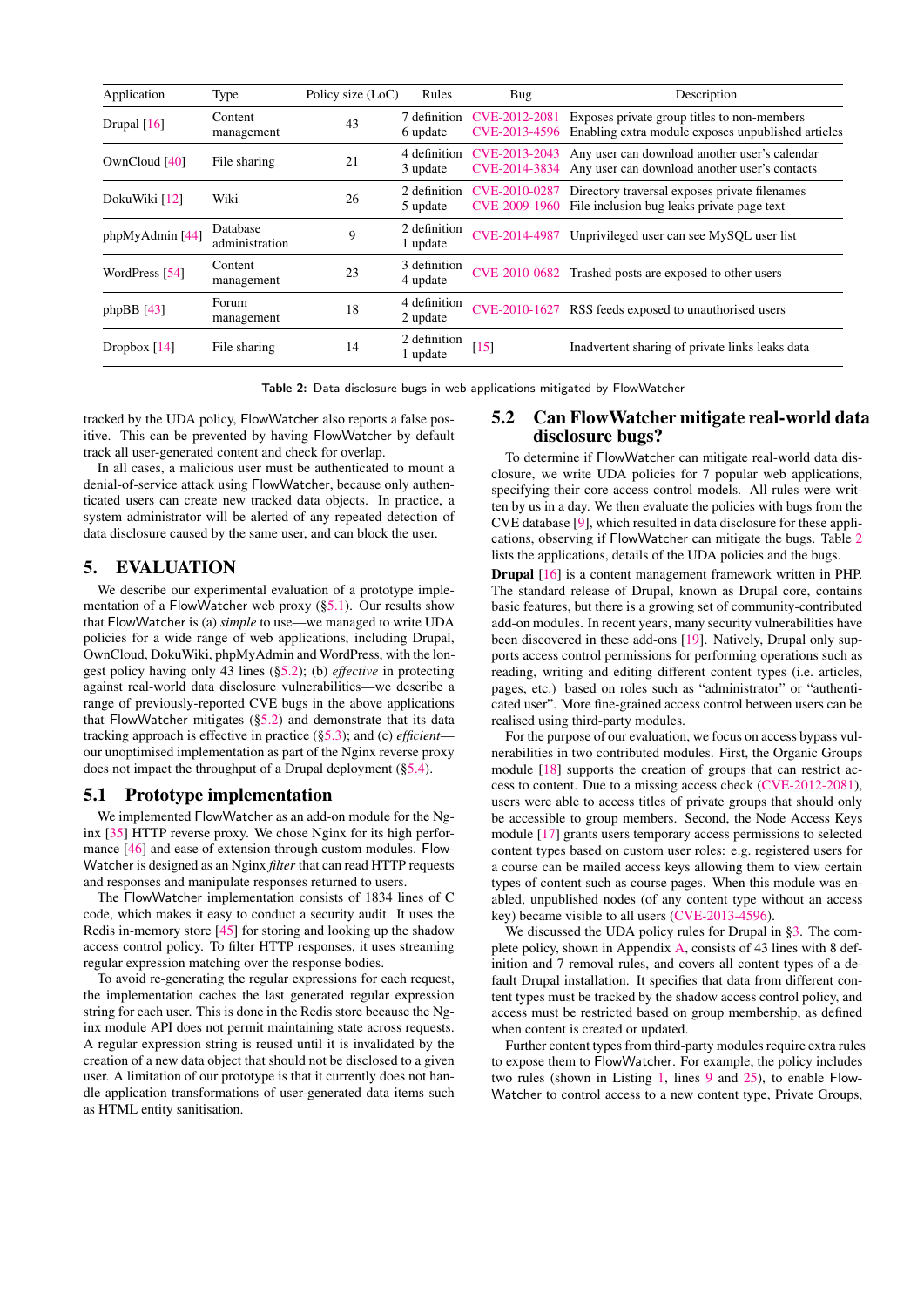provided by the Organic Groups module. By tracking unpublished content and Private Group data, FlowWatcher can prevent the data disclosure caused by the two above bugs.

OwnCloud [\[40\]](#page-12-21) is a cloud hosting software that allows users to store files, contacts and calendars, and share these with other users or groups. In versions before 4.5.11 and 5.0.6, the file apps/calendar/ajax/events.php lacked a correct ownership check for calendars, enabling users to download any calendar by manually setting the calendar\_id parameter in the request URL [\(CVE-2013-2043\)](http://cve.mitre.org/cgi-bin/cvename.cgi?name=CVE-2013-2043). In versions before 6.0.3, a missing access check revealed contacts from the address book of one user to others [\(CVE-2014-3834\)](http://cve.mitre.org/cgi-bin/cvename.cgi?name=CVE-2014-3834).

The UDA policy for OwnCloud encodes the group membership policy and the data sharing behaviour with respect to calendar and contact information with 7 rules in 21 lines. Since the rules stipulate that calendars and contacts must only be visible to users and groups that they are shared with, FlowWatcher prevents the data leakage caused by both reported bugs.

DokuWiki [\[12\]](#page-11-4) is a Wiki application that does not require a database. It has built-in support for user groups, and an access control model that restricts access to Wiki entries (including page titles) for users and groups. In [CVE-2010-0287,](http://cve.mitre.org/cgi-bin/cvename.cgi?name=CVE-2010-0287) a directory traversal vulnerability was introduced due to a missing check, allowing any user to view the titles of pages by navigating to a specially-crafted URL. DokuWiki stores user data as files, and if files have insufficient access control, data from one user can flow to another. A file inclusion bug [\(CVE-2009-1960\)](http://cve.mitre.org/cgi-bin/cvename.cgi?name=CVE-2009-1960) allowed unauthorised users to access text of any page. DokuWiki's policy has 7 rules (26 lines), and FlowWatcher prevents the disclosure from both vulnerabilities.

phpMyAdmin [\[44\]](#page-12-19) is a PHP tool for the administration of databases over the web. It provides a user interface for managing databases, users and permissions and supports user groups. User information is considered private, and users should not be able to see information about other users, unless they are part of the same group. A missing access control check in the application permitted users to see members of all groups [\(CVE-2014-4987\)](http://cve.mitre.org/cgi-bin/cvename.cgi?name=CVE-2014-4987).

We create a UDA policy with 3 rules (9 lines) that models the group membership, while tracking user names and other details, such as passwords. Using this policy, FlowWatcher can identify and prevent unauthorised leaks of user information between users, including the above bug. Note that this does not constitute a complete access control policy for phpMyAdmin—extra rules would be required to control access to other data objects such as databases.

WordPress [\[54\]](#page-12-7) is a content management system for weblogs and websites. WordPress allows users to create posts and determine who to share them with (i.e. public, private or password-protected). Private posts should only be visible to the creator of the post. Posts that are moved to the trash folder should not be visible to anyone. A bug in WordPress versions prior to 2.9.2 [\(CVE-2010-0682\)](http://cve.mitre.org/cgi-bin/cvename.cgi?name=CVE-2010-0682) allowed any user to view a trashed post by changing the value of the post identifier (p=) in the request URL.

The UDA policy for WordPress consists of 8 rules written in 23 lines—we give the complete policy in Appendix [A.](#page-12-20) It expresses access semantics to posts in the trash through a special Null group without users. When a post is moved to the trash, FlowWatcher assigns the data object to the Null group, which specifies that no other users should be able to view the post. This prevents the data disclosure described in [CVE-2010-0682.](http://cve.mitre.org/cgi-bin/cvename.cgi?name=CVE-2010-0682) When a trashed post is restored, it is removed from the Null group.

Another feature of WordPress are password-protected posts, which should only be accessible to users with the correct password. In [CVE-2014-5337,](http://cve.mitre.org/cgi-bin/cvename.cgi?name=CVE-2014-5337) a missing access check permitted a user to view password-protected posts by navigating to export/content.php,

without entering the password. FlowWatcher is unable to defend against this bug because the UDA policy cannot express the dynamic change to the access control list after the password was shared out-of-band (i.e. without a request by a user that can be observed by FlowWatcher).

phpBB [\[43\]](#page-12-9) is a forum application. Forum access can be restricted to specific groups of users. Each forum contains topics, and topics can contain replies. Versions of phpBB prior to 3.0.7-PL1 had a vulnerability caused by an improper permissions check for feeds, enabling any user to access data from a private forum by requesting its RSS feed [\(CVE-2010-1627\)](http://cve.mitre.org/cgi-bin/cvename.cgi?name=CVE-2010-1627).

We model the policy of phpBB with 6 rules (18 lines). A Forum-Data data object has three data items, namely the forum name, topics created under the forum, and replies on a topic. Since the creation of each data item entails a visit to a different URL, the UDA policy has multiple data definition rules for ForumData based on the request URL. It also has two rules to update group membership and group access to ForumData. By tracking forum data and group access to forums, FlowWatcher can prevent the data leak through RSS feeds.

**Dropbox** [\[14\]](#page-11-16) is a popular cloud-based file storage application that we use to illustrate a key advantage of FlowWatcher—its ability to prevent data disclosure for large complex, closed-source applications. In this scenario, we assume that FlowWatcher is deployed by Dropbox as part of its back-end service.

Dropbox has several mechanisms for sharing data, one of which is to create *private links* with which any user can access the associated content. Dropbox allows to restrict access to private links by setting an expiry date. However, inadvertent sharing of a private link can lead to unwanted data disclosure—in particular, a bug was reported whereby any Dropbox document shared using a private link could leak the link through the HTTP referer header if the document itself contained a link to a third-party website [\[15\]](#page-11-17).

By examining Dropbox's web interface, we create a UDA policy that enforces the expiry of private links. The policy contains 3 rules (14 lines): user and data definition rules for adding a new user and a file, and a group update rule for tracking the creation of a private link to a file. The group update rule uses a special any group in combination with an expiry statement in the rule body to allow public access to the linked content until the link expiry time is reached.

#### <span id="page-9-0"></span>5.3 How effective is FlowWatcher's tracking?

Next we explore our hypothesis that it is possible to track most of a typical application's user data, with low false positive and negative rates, by only considering data items with a length above the minimum uniqueness length  $\alpha$  (see [§4.3\)](#page-7-0). For this, we employ a complete HTTP request and response trace from a deployment of GitLab [\[23\]](#page-11-20), a web application for project and repository management, collected at our university over a period of two months.

Table [3](#page-10-2) summarises the properties of the trace. Most of the HTTP POST request URLs are for group wikis and issue tracking, with the remainder involving user profiles and admin pages. The number of form fields in the trace corresponds to the number of potential data objects (assuming a single data item per object); the number of form field values corresponds to the number of potentially trackable data object instances.

We associate each form field in an HTTP POST request with a user session, and consider the percentage of *useful-to-track* form field values, i.e. ones that are only observed in the requests of a single user (or group). A high percentage of useful-to-track values means that tracking them through a UDA policy should lead to few false negatives, i.e. cases in which FlowWatcher misses unautho-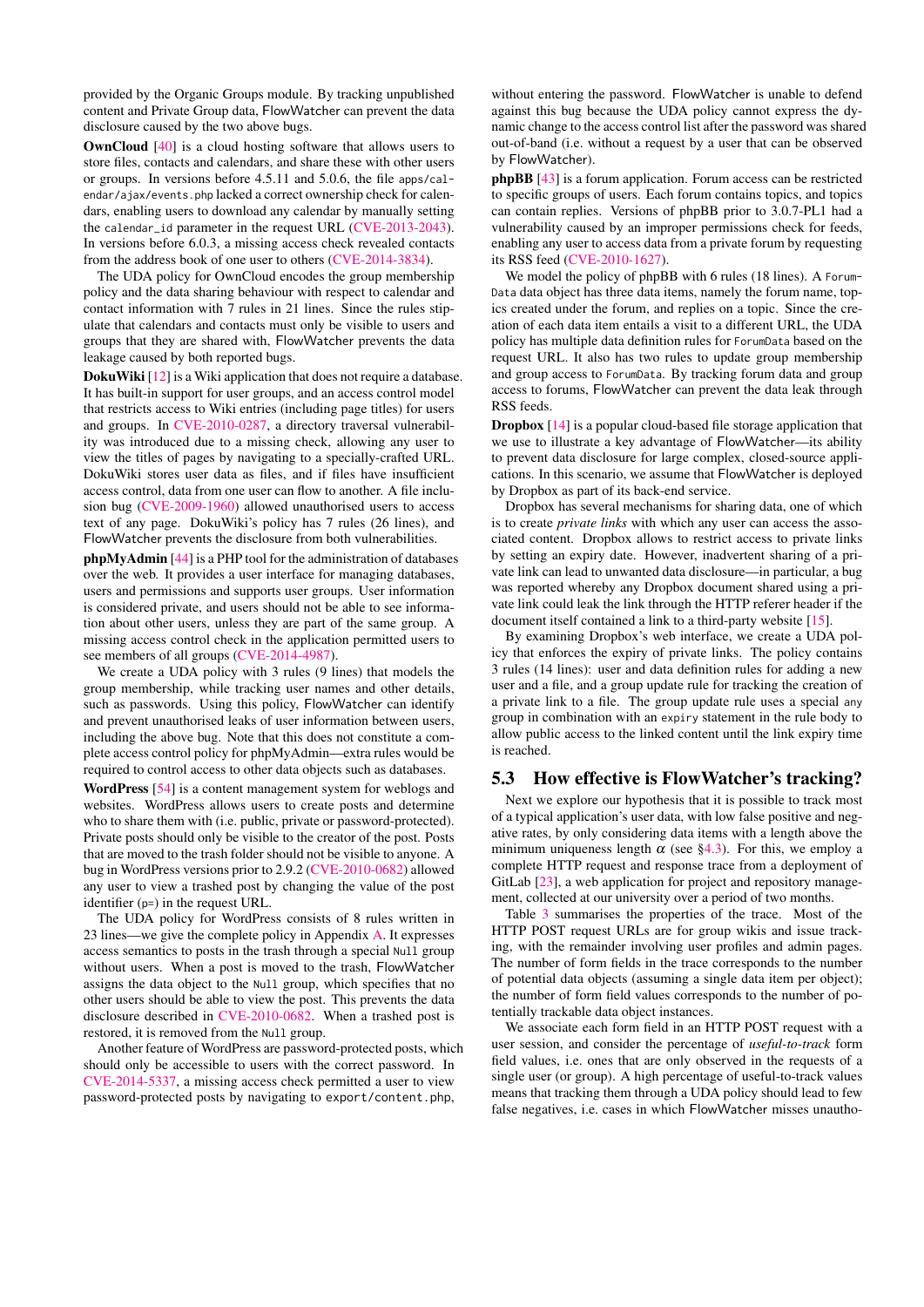<span id="page-10-2"></span>

| Characteristic                    | Value  |
|-----------------------------------|--------|
| <b>HTTP</b> requests              | 85,309 |
| HTTP POST requests                | 461    |
| Distinct POST URLs                | 59     |
| Users                             | 48     |
| Groups                            | 10     |
| Form fields                       | 363    |
| Total form field values submitted | 12.71  |

Table 3: Summary of HTTP trace dataset for GitLab

<span id="page-10-3"></span>

**Figure 3:** Impact of minimum uniqueness length  $\alpha$  on data tracking for form field values submitted to GitLab

rised data disclosure because it did not track the involved user data. We ignore form fields that are part of a *static\_data* whitelist for GitLab and cannot be modified by the user.

Figure [3](#page-10-3) shows the percentage of useful-to-track form field values as we increase the minimum uniqueness length  $\alpha$ . It also shows the percentage of form field values with lengths of more than  $\alpha$ . We can see that, as  $\alpha$  increases, the form field values become useful-totrack quickly: over 99% of values with lengths greater than 4 characters are specific to a given user or group; all form field values with more than 7 characters are useful-to-track. With  $\alpha = 4$ , over 90% of all form field values remain trackable by FlowWatcher; even with  $\alpha = 7$ , over 85% of form field values are included.

This analysis shows that, even when a UDA policy includes all form fields used by GitLab as tracked data items, FlowWatcher can achieve a substantial coverage of form field values for a short minimum uniqueness length  $\alpha$ . In addition, since tracked data items quickly become unique, FlowWatcher does not exhibit false positives when it does not track all user-generated data due to an incomplete UDA policy.

The data stored by FlowWatcher is enumerated at the beginning of [§4.1.](#page-6-2) Assuming that the number of groups remains largely unchanged over the application's lifetime, the *user\_auth* map and the *group\_member* map grow linearly with the number of users of the application. As described at the end of [§4.3,](#page-7-0) the *object\_acl* and *data\_items* maps, which are conflated into a single data structure for the implementation, grow linearly with the number of unique data items added to the application, but are independent of the size of the data items. For our two-month deployment of GitLab, Flow-Watcher requires less than 100 KB of memory.

#### <span id="page-10-1"></span>5.4 What is the performance impact?

We explore the performance impact that FlowWatcher has on request throughput and response latency in a realistic web application deployment. We use Drupal [\[16\]](#page-11-1) (version 6.31) with an Apache HTTP server and a MySQL database, which are both deployed on a server with an Intel Xeon E5-2690 CPU with 32 GB of RAM. FlowWatcher runs with Nginx as a reverse proxy, forwarding requests and responses from and to clients. The Nginx proxy executes on a machine with an Intel Xeon E5-4620 with 64 GB of

<span id="page-10-4"></span>

Figure 4: Request throughput with and without FlowWatcher under an increasing client workload

<span id="page-10-5"></span>

Figure 5: Latency with and without FlowWatcher under an increasing client workload

RAM. FlowWatcher uses the Drupal UDA policy from Listing [1,](#page-4-0) tracking article titles and bodies for access control enforcement.

We preload the Drupal installation with 6000 users and 60 user groups, with each user assigned to one group. For a realistic workload, we use Apache JMeter [\[1\]](#page-11-21) to generate HTTP requests based on the following workflow: each client (1) visits the main page and goes to the log-in page; (2) logs in and is redirected to the main page with a list of recent posts; (3) accesses the "Add post" page and creates a new post; (4) visits the new post; and (5) logs out.

We evaluate the performance of FlowWatcher with 1 to 60 concurrent clients. Each time a client performs the above workflow, it logs in as a different user. A fraction of the posts (5%) are assigned to the access-restricted group of the user making that request. This is below the read/write ratio of the GitLab trace described in [§5.3,](#page-9-0) reflecting the nature of real-world deployments. Access-restricting some of the posts ensures that FlowWatcher must redact the response to a subset of all read requests. As for a production environment, we enable both PHP intermediate code caching and Drupal's page cache for improved performance. We execute five runs for two experiments—one with FlowWatcher and one without. Throughout the experiments, the CPU utilisation on the proxy machine never exceeds 10%.

Figure [4](#page-10-4) shows the measured throughput with and without Flow-Watcher. As can be seen, FlowWatcher has no discernible impact on throughput. In both deployments, the throughput flattens out after 20 concurrent clients when the web server becomes saturated. As all responses contain dynamic content, the reported throughput represents a worst case scenario for Drupal because it cannot serve cached content. Figure [5](#page-10-5) shows the average response latency with an increasing client workload. Even with 60 clients, there is no statistically significant latency increase due to FlowWatcher. The high latency variance for both deployments is due to the different costs of requests in the executed workflow.

# <span id="page-10-0"></span>6. RELATED WORK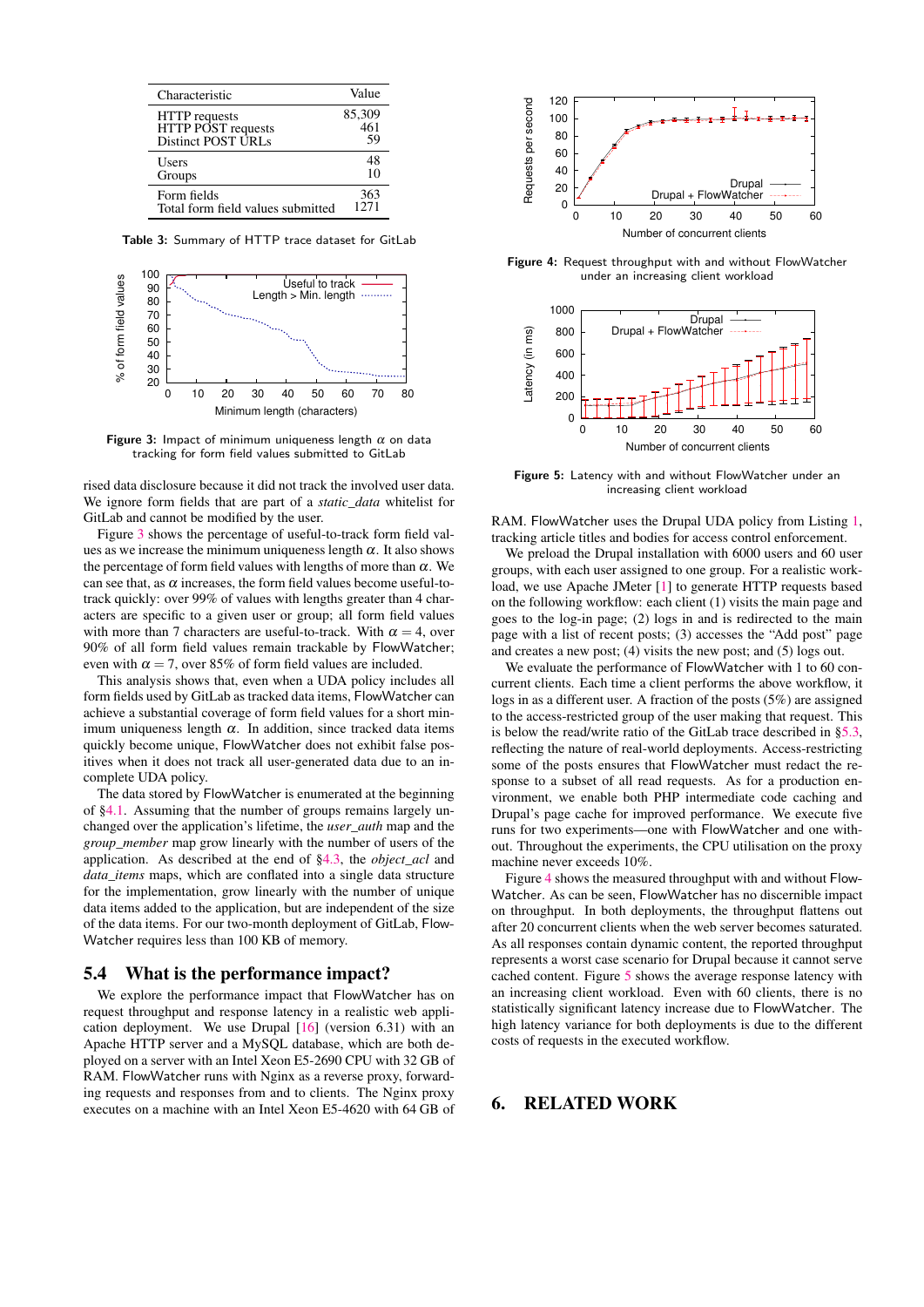In addition to the related approaches discussed in [§2.2,](#page-2-0) we discuss further related work, contrasting with FlowWatcher in terms of scope and effect.

Data flow tracking enforces access control throughout an application by associating access control state with data flows [\[10,](#page-11-13) [55\]](#page-12-17). CloudFence [\[41\]](#page-12-24) uses binary rewriting and byte-level taint tracking to give data flow guarantees. SilverLine [\[33\]](#page-12-25) provides even stronger containment using Information Flow Control to guarantee isolation of both data and control flows. It propagates taint information into the application database, but cannot effectively support valid information flows between users. However, the significant performance overheads and tight language binding limit the broad adoption of data flow tracking approaches. In contrast, FlowWatcher protects unmodified applications with low overhead but, as a black-box approach, it does not detect data disclosure when the application modifies the data.

Web application firewalls (WAFs) monitor and potentially block data passed to/from web applications. ModSecurity [\[31\]](#page-12-26) acts as a reverse proxy and has rules to detect certain classes of data, such as credit card number patterns. However, this approach is prone to false positives, and, unlike FlowWatcher, cannot detect leakage of specific user data. WAFs also support other types of data disclosure protection [\[27\]](#page-12-27), such as traffic anomaly detection, and HTTP request sanitising techniques to prevent injection attacks. We regard this as complementary to FlowWatcher, which could be integrated with existing proxy-based WAFs.

Secure web frameworks aim to offer comprehensive enforcement of access control policies. They are typically tied to a particular development framework, such as the model-policy-view-controller of the Hails architecture [\[22\]](#page-11-22). The Passe framework [\[5\]](#page-11-23) executes isolated server processes in sandboxes, ensuring that each web page view runs with the minimum required privileges. Here again, a learning phase is needed to identify the associations between views, database queries, and data flow. Similarly, GuardRails [\[6\]](#page-11-24) modifies an annotated Ruby-on-Rails web application, to add secondary access control checks on sensitive data. Unlike FlowWatcher, all of these approaches require specifically written or annotated application code within a given framework.

Policy languages. A large number of policy languages exist for different access control models [\[36,](#page-12-28) [11\]](#page-11-25). Existing policy languages focus on expressiveness, e.g. through role-based access control models [\[47\]](#page-12-29), or on the needs of specific domains, such as data privacy. For example, to restrict data dissemination in online social networks, the UURAC model [\[7\]](#page-11-26) allows individual users, and the social network itself, to specify which users should be allowed to access which data. In contrast, the goal of our UDA policy language is to express a dynamic access control model with access control lists in terms of observed HTTP requests and responses.

# <span id="page-11-5"></span>7. CONCLUSIONS

As web applications support richer functionality, it becomes challenging for developers to ensure that all application components perform access control checks correctly. The rise of data disclosure vulnerabilities in web applications shows that existing techniques to detect and mitigate bugs in the authorisation logic of applications lack widespread adoption.

We described FlowWatcher, a practical approach to mitigate unauthorised data disclosure in web applications due to bugs in the authorization logic. FlowWatcher operates externally to the application: developers specify the intended dynamic access control policy in a rule-based policy language, as a UDA policy, which enables the FlowWatcher web proxy to detect unauthorised data disclosure by tracking the propagation of data between HTTP requests and responses across users. As our experimental evaluation demonstrates, UDA policies are simple to write, can protect against a wide range of data disclosure bugs and can be enforced with low overhead.

## Acknowledgements

This work was supported by grant EP/K008129/1 ("CloudSafetyNet: End-to-End Application Security in the Cloud") from the UK Engineering and Physical Sciences Research Council (EPSRC).

#### 8. REFERENCES

- <span id="page-11-21"></span>[1] Apache JMeter. <jmeter.apache.org>, 2014.
- <span id="page-11-7"></span>[2] D. Balzarotti, M. Cova, V. V. Felmetsger, and G. Vigna. Multi-module Vulnerability Analysis of Web-based Applications. In *CCS*, 2007.
- <span id="page-11-8"></span>[3] P. Bisht, T. Hinrichs, N. Skrupsky, et al. NoTamper: Automatic Blackbox Detection of Parameter Tampering Opportunities in Web Applications. In *CCS*, 2010.
- <span id="page-11-9"></span>[4] P. Bisht, T. Hinrichs, N. Skrupsky, et al. WAPTEC: Whitebox Analysis of Web Applications for Parameter Tampering Exploit Construction. In *CCS*, 2011.
- <span id="page-11-23"></span>[5] A. Blankstein and M. J. Freedman. Automating isolation and least privilege in web services. In *IEEE S&P*, 2014.
- <span id="page-11-24"></span>[6] J. Burket, P. Mutchler, M. Weaver, M. Zaveri, and D. Evans. GuardRails: A data-centric web application security framework. In *USENIX WebApps*, 2011.
- <span id="page-11-26"></span>[7] Y. Cheng, J. Park, and R. S. Sandhu. A user-to-user relationship-based access control model for online social networks. In *DBSec*, 2012.
- <span id="page-11-10"></span>[8] M. Cova, D. Balzarotti, V. Felmetsger, and G. Vigna. Swaddler: An Approach for the Anomaly-based Detection of State Violations in Web Applications. In *RAID*, 2007.
- <span id="page-11-0"></span>[9] CVE. <cve.mitre.org>, 2014.
- <span id="page-11-13"></span>[10] M. Dalton, C. Kozyrakis, and N. Zeldovich. Nemesis: Preventing Authentication & Access Control Vulnerabilities in Web Applications. In *USENIX Security*, 2009.
- <span id="page-11-25"></span>[11] N. Damianou, N. Dulay, E. Lupu, and M. Sloman. The Ponder Policy Spec. Language. In *Workshop on Policies for Distributed Systems and Networks (POLICY)*, 2001.
- <span id="page-11-4"></span>[12] DokuWiki. <www.dokuwiki.org>, 2014.
- <span id="page-11-6"></span>[13] A. Doupé, B. Boe, C. Kruegel, and G. Vigna. Fear the EAR: Discovering and Mitigating Execution After Redirect Vulnerabilities. In *CCS*, 2011.
- <span id="page-11-16"></span>[14] Dropbox. <www.dropbox.com>, 2015.
- <span id="page-11-17"></span>[15] The Dropbox Blog: Web vulnerability affecting shared links. <bit.ly/1FiRIsv>, 2014.
- <span id="page-11-1"></span>[16] Drupal. <www.drupal.org>, 2014.
- <span id="page-11-19"></span>[17] Drupal Node Access Keys.
	- <drupal.org/project/nodeaccesskeys>, 2014.
- <span id="page-11-15"></span>[18] Drupal Organic Groups. <drupal.org/project/og>, 2014.
- <span id="page-11-18"></span>[19] Drupal Security Advisories. <drupal.org/security/contrib>, 2014.
- <span id="page-11-14"></span>[20] Evernote. <www.evernote.com>, 2014.
- <span id="page-11-11"></span>[21] V. Felmetsger, L. Cavedon, C. Kruegel, and G. Vigna. Toward Automated Detection of Logic Vulnerabilities in Web Applications. In *USENIX Security*, 2010.
- <span id="page-11-22"></span>[22] D. B. Giffin, A. Levy, D. Stefan, D. Terei, D. Mazières, J. C. Mitchell, and A. Russo. Hails: Protecting Data Privacy in Untrusted Web Applications. In *OSDI*, 2012.
- <span id="page-11-20"></span>[23] GitLab. <about.gitlab.com>, 2014.
- <span id="page-11-12"></span>[24] K. L. Ingham, A. Somayaji, J. Burge, and S. F. A. C. Learning DFA Representations of HTTP for Protecting Web Applications. *Computer Networks*, 51, 2007.
- <span id="page-11-2"></span>[25] N. Jovanovic, C. Kruegel, and E. Kirda. Pixy: A Static Analysis Tool for Detecting Web Application Vulnerabilities. In *IEEE S&P*, 2006.
- <span id="page-11-3"></span>[26] C. Kruegel and G. Vigna. Anomaly Detection of Web-based Attacks. In *CCS*, 2003.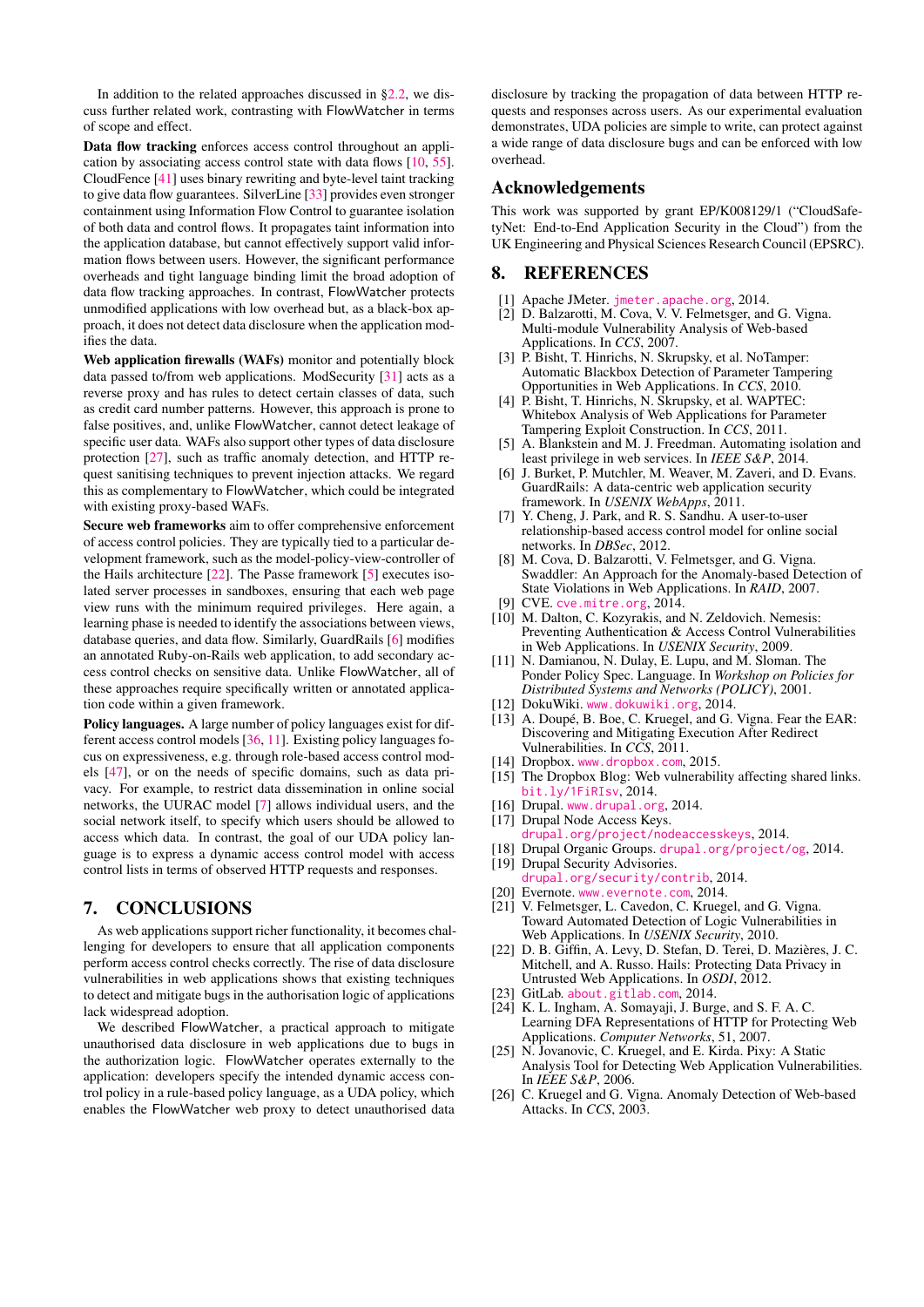- <span id="page-12-27"></span>[27] T. Krueger, C. Gehl, K. Rieck, and P. Laskov. TokDoc: A Self-healing Web Application Firewall. In *ACM SAC*, 2010.
- <span id="page-12-2"></span>[28] M. S. Lam, M. Martin, B. Livshits, and J. Whaley. Securing Web Applications with Static and Dynamic Information Flow Tracking. In *ACM SIGPLAN Symp. on Partial Eval. and Semantics-based Program Manipulation*, 2008.
- <span id="page-12-15"></span>[29] X. Li and Y. Xue. BLOCK: A Black-box Approach for Detection of State Violation Attacks Towards Web Applications. In *ACSAC*, 2011.
- <span id="page-12-14"></span>[30] X. Li, W. Yan, and Y. Xue. SENTINEL: Securing Database from Logic Flaws in Web Applications. In *ACM Conf. on Data and App. Security and Privacy (CODASPY)*, 2012.
- <span id="page-12-26"></span>[31] ModSecurity. <www.modsecurity.org>, 2014.
- <span id="page-12-10"></span>[32] M. Monshizadeh, P. Naldurg, and V. N. Venkatakrishnan. MACE: Detecting Privilege Escalation Vulnerabilities in Web Applications. In *CCS*, 2014.
- <span id="page-12-25"></span>[33] Y. Mundada, A. Ramachandran, and N. Feamster. SilverLine: data and network isolation for cloud services. In *HotCloud*, 2011.
- <span id="page-12-5"></span>[34] New York Times. Russian Hackers Amass Over a Billion Internet Passwords. <nyti.ms/1mjPhsL>, 2014.
- <span id="page-12-8"></span>[35] Nginx. <www.nginx.org>, 2014.
- <span id="page-12-28"></span>[36] OASIS eXtensible Access Control Markup Language. <bit.ly/1BRwfFt>, 2013.
- <span id="page-12-0"></span>[37] Open Web App. Sec. Proj. (OWASP). Injection flaws. [www.owasp.org/index.php/Top\\_10\\_2013-A1-Injection](www.owasp.org/index.php/Top_10_2013-A1-Injection), 2013.
- <span id="page-12-3"></span>[38] Open Web Application Security Project (OWASP). OWASP Top 10 2013.
- <span id="page-12-1"></span>[www.owasp.org/index.php/Top\\_10\\_2013-Top\\_10](www.owasp.org/index.php/Top_10_2013-Top_10), 2013. [39] Open Web Application Security Project (OWASP). SQL

Injection Prevention Cheat Sheet. [www.owasp.org/index.](www.owasp.org/index.php/SQL_Injection_Prevention_Cheat_Sheet) [php/SQL\\_Injection\\_Prevention\\_Cheat\\_Sheet](www.owasp.org/index.php/SQL_Injection_Prevention_Cheat_Sheet), 2014. [40] OwnCloud. <www.owncloud.org>, 2014.

- <span id="page-12-24"></span><span id="page-12-21"></span>[41] V. Pappas, V. P. Kemerlis, A. Zavou, et al. CloudFence: Data flow tracking as a cloud service. In *Research in Attacks, Intrusions, and Defenses*. Springer, 2013.
- <span id="page-12-16"></span>[42] G. Pellegrino and D. Balzarotti. Toward Black-box Detection of Logic Flaws in Web Applications. In *NDSS*, 2014.
- <span id="page-12-9"></span>[43] phpBB. <www.phpbb.com>, 2014.
- <span id="page-12-19"></span>[44] phpMyAdmin. <www.phpmyadmin.net>, 2014.
- <span id="page-12-23"></span>[45] Redis. <www.redis.io>, 2014.
- <span id="page-12-22"></span>[46] W. Reese. Nginx: The High-performance Web Server and Reverse Proxy. *Linux Journal*, Sept. 2008.
- <span id="page-12-29"></span>[47] R. S. Sandhu, E. J. Coyne, H. L. Feinstein, and C. E. Youman. Role-based access control models. *IEEE Computer*, 29(2), Feb. 1996.
- <span id="page-12-18"></span>[48] E. J. Schwartz, T. Avgerinos, and D. Brumley. All you ever wanted to know about dynamic taint analysis and forward symbolic execution (but might have been afraid to ask). In *IEEE S&P*, 2010.
- <span id="page-12-13"></span>[49] R. Sekar. An efficient black-box technique for defeating web application attacks. In *NDSS*, 2009.
- <span id="page-12-6"></span>[50] S. Son, K. S. McKinley, and V. Shmatikov. RoleCast: Finding Missing Security Checks when You Do Not Know What Checks Are. In *OOPSLA*, 2011.
- <span id="page-12-11"></span>[51] S. Son, K. S. Mckinley, and V. Shmatikov. Fix Me Up Repairing access-control bugs in web apps. In *NDSS*, 2013.
- <span id="page-12-12"></span>[52] G. Wassermann and Z. Su. Static Detection of Cross-site Scripting Vulnerabilities. In *ICSE*, 2008.
- <span id="page-12-4"></span>[53] WhiteHat Security. Website security statistics report. <www.whitehatsec.com/resource/stats.html>, 2014.
- <span id="page-12-7"></span>[54] WordPress. <www.wordpress.com>, 2014.
- <span id="page-12-17"></span>[55] A. Yip, X. Wang, N. Zeldovich, and M. F. Kaashoek. Improving Application Security with Data Flow Assertions. In *SOSP*, 2009.

# <span id="page-12-20"></span>A. COMPLETE UDA POLICIES

<span id="page-12-30"></span>We show the complete listing of the UDA policies for Drupal 6.31 in Listing [2](#page-12-30) and for WordPress 4.2.2 in Listing [3.](#page-12-31)

#### Listing 2: The complete UDA policy for Drupal

/\* Definition rules \*/

- 
- ı user+ "/\*" if (res\_hdr "Set-Cookie" <u>re</u>"SESS.\*")<br>2 { id := formfield "name", res\_hdr "Location" <u>re</u>"/?q=user/([0-9]+)";<br>3 token := res\_hdr "Set-Cookie" <u>re</u>"SESS.\*"; }
- 4 group+ "/?q=node/add/group" 5 { id := res\_hdr "Location" re"/?q=node/([0-9]+)"; }
- 
- 6 data+ Article <u>re</u>"/?q=node/add/article"<br>7 { id := res\_hdr "Location" <u>re</u>"/?q=node/([0-9]+)";<br>8 item := formfield "title", formfield "body"; }
- 
- 9 data+ Page re"/?q=node/add/page" 10 { id := res\_hdr "Location" re"/?q=node/([0-9]+)"; 11 item := formfield "title", formfield "body"; }
- 12 data+ PrivateGroupName "/?q=node/add/group" if (formfield<br>
→ "og\_private"="1")<br>
13 { id := res\_hdr "Location" re"/?q=node/([0-9]+)";<br>
14 item := formfield "title"; }
- 
- 
- 15 group- re"/?q=node/[0-9]+/delete" if (formfield "op"="Delete+group") 16 { group.id := url re"/?q=node/([0-9]+)"; }
- 17 user- <u>re</u>"/user/[0-9]+/delete"<br>18 { id := url <u>re</u>"/user/([0-9]+)"; }
- 19 data- Any <u>re</u>"/?q=node/[0-9]+/delete"<br>20 { id := url <u>re</u>"/?q=node/([0-9]+)"; }
- 

/\* Update rules \*/

- 
- 21 data\* Article <u>re</u>"/?q=node/[0-9]+/edit"<br>22 { id = url <u>re</u>"/([0-9]+)/edit";<br>23 item[0] = formfield "body"; }<br>item[1] = formfield "body"; }
- 25 data\* Page <u>re</u>"/?q=node/[0-9]+/edit"<br>26 { id = url re"/([0-9]+)/edit";<br>27 item[0] = formfield "tidle";<br>item[1] = formfield "body"; }
- 
- 29 user -> group re"/?q=og/users/[0-9]+/add\_user" 30 { user.id = formfield "og\_names"; 31 group.id = url re"/([0-9]+)/add\_user"; }
- 32 user -/> group re"/?q=og/unsubscribe/[0-9]+/[0-9]+"<br>33 { group.id = url <u>re</u>"((0-9]+)//";<br>34 user.id = url <u>re</u>"[(0-9]+)(?!\/)"; }
- 35 user -> data <u>re</u>"/?q=node/add/.\*" if (formfield "status"="0")<br>36 { user.id = authenticated\_user;<br>37 data.id = res\_hdr "Location" <u>re</u>"/?q=node/([0-9]+)"; }
- 
- 38 group -> data re"/?q=node/add/\*" if (formfield "status"="1") 39 { group.id = formfield "og\_groups"; 40 data.id = res\_hdr "Location" re"/?q=node/([0-9]+)"; }
- 41 group -> PrivateGroupName "/?q=node/add/group" if (formfield<br>→ "og\_private"="1")<br>42 { group.id = res\_hdr "Location" re"/?q=node/([0-9]+)"; }<br>43 PrivateGroupName.id = res\_hdr "Location" <u>re</u>"/?q=node/([0-9]+)"; }
- 

#### <span id="page-12-31"></span>Listing 3: The complete UDA policy for WordPress

- /\* Definition rules \*/ 1 user+ "/wp-login.php" if (res\_hdr "Set-Cookie"
- 
- → <u>re</u>"wordpress\_logged\_in\_.\*")<br>2 { id := res\_body re/"\"uid\":\"([0-9]+)\"";<br>3 token := res\_hdr "Set-Cookie" <u>re</u>"wordpress\_logged\_in\_.\*"; }
- 
- 
- 
- 
- 
- 
- 9 data- <u>re</u>"/wp-admin/post\.php.\*action=delete" if (res\_status="302")<br>10 { data.id = res\_hdr "Location" <u>re</u>"/?post=([0-9]+)"; }

/\* Update rules \*/

- 11 data\* Post <u>re</u>"/wp-admin/post\.php.\*action=edit"<br>12 { id := res\_hdr "Location" <u>re</u>"/?post=([0-9]+)";<br>13 item[0] = formfield "content"; }<br>item[1] = formfield "content"; }
- 
- 
- 15 user -> data re"/wp-admin/post\.php" if (formfield<br>
16 { user.id = authenticated\_user;<br>
16 { user.id = authenticated\_user;<br>
17 data.id = res\_hdr "Location" <u>re</u>"/?post=([0-9]+)"; }
- 
- 18 group -> data <u>re</u>"/wp-admin/post\.php.\*action=trash" if<br>  $\rightarrow$  (res\_status="302")<br>
19 { group.id = Null;<br>
20 data.id = res\_hdr "Location" <u>re</u>"/?post=([0-9]+)"; }
- 
- 4 data+ Post <u>re</u>"/wp-admin/post\.php" if (formfield<br>→ "visibility"="private")<br>5 { id := res\_hdr "Location" <u>re</u>"/?post=([0-9]+)";<br>6 item := formfield "post\_title", formfield "content"; }
- 7 user- <u>re</u>"wp-admin/users.php.\*action=delete" if (formfield<br>→ "action"="dodelete" and res\_status="302")<br>8 { id := url <u>re</u>"user=([0-9]+)"; }
-